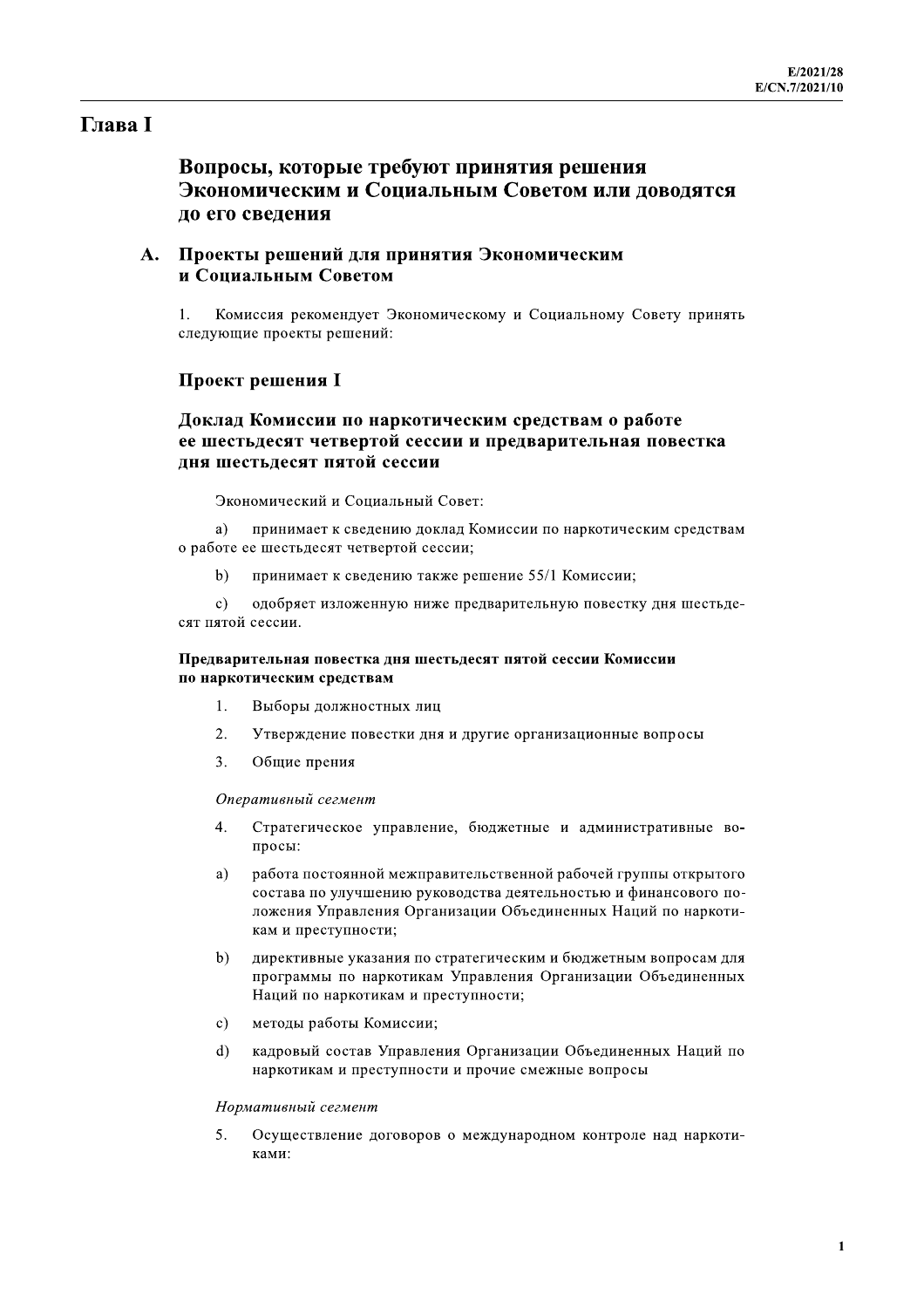- изменения в сфере применения контроля над веществами; a)
- $b)$ вызовы и будущая работа Комиссии по наркотическим средствам, Всемирной организации здравоохранения и Международного комитета по контролю над наркотиками в связи с обзором веществ для возможной разработки рекомендаций в отношении их списочного статуса;
- $c)$ Международный комитет по контролю над наркотиками;
- $d)$ международное сотрудничество с целью обеспечить наличие наркотических средств и психотропных веществ для использования в медицинских и научных целях, не допуская при этом их утечки;
- $e)$ другие вопросы, возникающие в связи с договорами о международном контроле над наркотиками
- 6. Последующие меры по выполнению на национальном, региональном и международном уровнях всех обязательств по решению мировой проблемы наркотиков и борьбе с ней, отраженных в Декларации министров 2019 года
- 7. Межучрежденческое сотрудничество и координация усилий в деле решения мировой проблемы наркотиков и борьбы с ней
- 8. Рекомендации вспомогательных органов Комиссии
- 9. Вклад Комиссии в работу Экономического и Социального Совета в соответствии с резолюцией 72/305 Генеральной Ассамблеи, включая последующую деятельность, обзор и осуществление Повестки дня в области устойчивого развития на период до 2030 года

 $* * *$ 

- 10. Предварительная повестка дня шестьдесят шестой сессии Комиссии
- 11. Прочие вопросы
- 12. Утверждение доклада Комиссии о работе ее шестьдесят пятой сессии.

### Проект решения II

### Доклад Международного комитета по контролю над наркотиками

Экономический и Социальный Совет принимает к сведению доклад Международного комитета по контролю над наркотиками за 2020 год<sup>1</sup>.

#### **B.** Вопросы, которые доводятся до сведения Экономического и Социального Совета

 $\overline{2}$ . До сведения Экономического и Социального Совета доводятся нижеследующие резолюции и решения, принятые Комиссией.

 $1$  E/INCB/2020/1.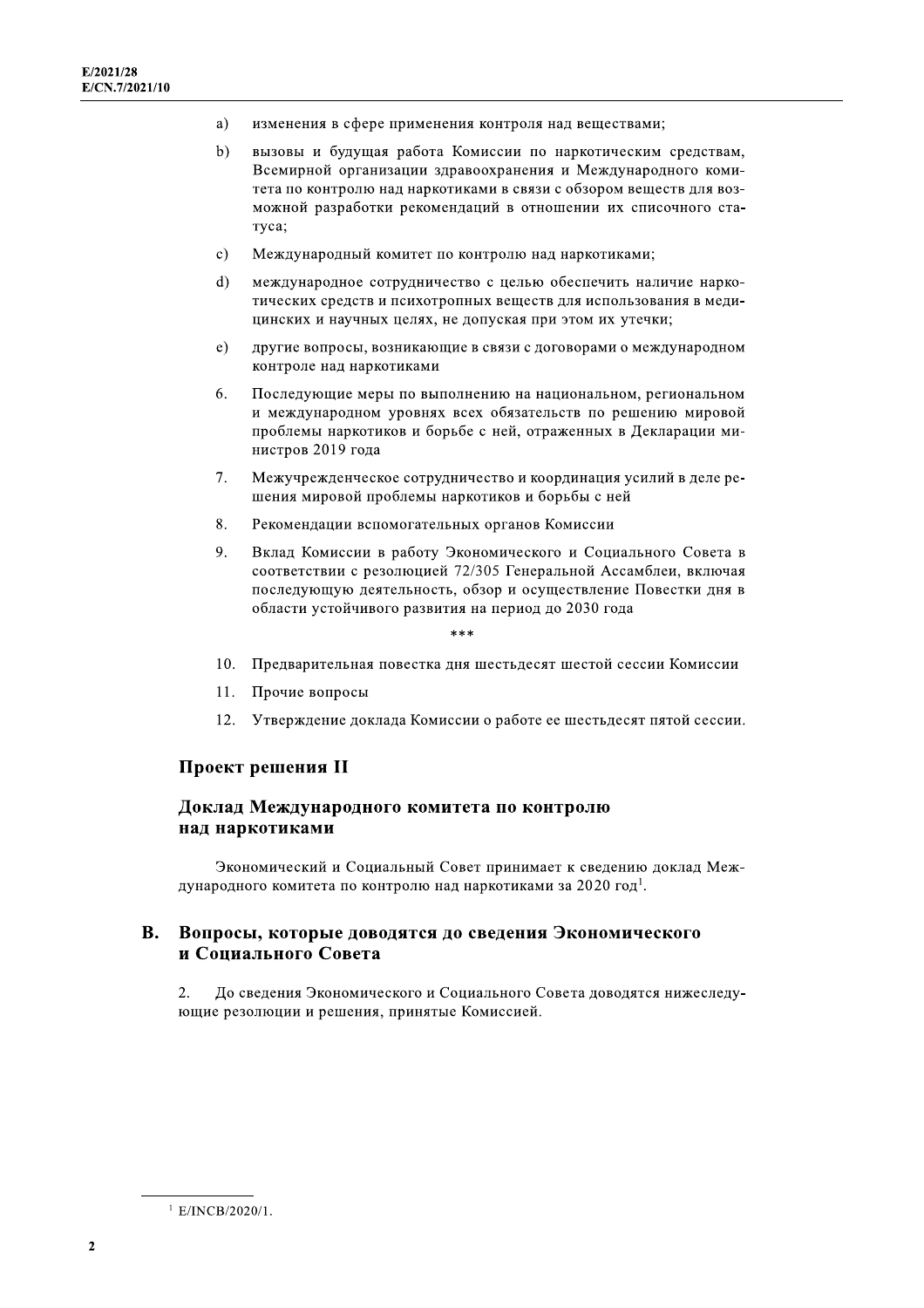### Резолюция 64/1

Заявление Комиссии по наркотическим средствам о последствиях пандемии коронавирусного заболевания (COVID-19) для выполнения совместных обязательств государств-членов, касающихся решения мировой проблемы наркотиков во всех ее аспектах и борьбы с ней

Комиссия по наркотическим средствам,

принимает следующее заявление о последствиях пандемии коронавирусного заболевания (COVID-19) для решения мировой проблемы наркотиков во всех ее аспектах и борьбы с ней:

# Заявление о последствиях пандемии коронавирусного заболевания (COVID-19) для выполнения совместных обязательств государств-членов, касающихся решения мировой проблемы наркотиков во всех ее аспектах и борьбы с ней

 $\mathbf{1}$ Комиссия по наркотическим средствам выражает серьезную обеспокоенность разрушительными последствиями пандемии коронавирусной болезни (COVID-19) во всем мире и отдает дань памяти жертвам и дань уважения работникам экстренных служб и всем другим лицам, которые своими усилиями и ответственным отношением к делу, часто подвергая большому риску собственное здоровье и здоровье членов своих семей, внесли вклад в борьбу с этой пандемией.

2. Комиссия подтверждает свою приверженность международному сотрудничеству и целям и принципам Устава Организации Объединенных Наций, приветствует инициативы Организации Объединенных Наций по решению глобальной проблемы COVID-19, в том числе путем осуществления Повестки дня в области устойчивого развития на период до 2030 года, и в этой связи напоминает о созыве тридцать первой специальной сессии Генеральной Ассамблеи, посвященной пандемии COVID-19.

Комиссия признает драматические последствия пандемии COVID-19 для  $\mathcal{F}$ мировой проблемы наркотиков во всех ее аспектах.

 $\overline{4}$ . Комиссия напоминает об обязательствах государств-членов активизировать деятельность на национальном, региональном и международном уровнях в целях ускорения выполнения совместных обязательств по решению мировой проблемы наркотиков и призывает государства-члены продолжать свои усилия с учетом связанных с наркотиками последствий пандемии.

5. Комиссия подтверждает свою приверженность уважению, защите и поощрению всех прав человека, основных свобод, достоинства, присущего всем людям, и верховенства права в процессе разработки и осуществления политики в отношении наркотиков, в том числе в рамках ее действий в связи с пандемией COVID-19.

Комиссия признает и одобряет действия правоохранительных органов и 6 сил безопасности по борьбе с незаконным оборотом наркотиков и связанной с ним преступностью, отмечая, что благодаря их настойчивым усилиям в условиях пандемии COVID-19, часто сопряженным с большим риском для их здоровья и здоровья членов их семей, увеличилось число арестов и случаев изъятия наркотиков, конфискации имущества и замораживания активов.

Комиссия представляет настоящее заявление, которое содержательно соотносится с тематикой политического форума высокого уровня по устойчивому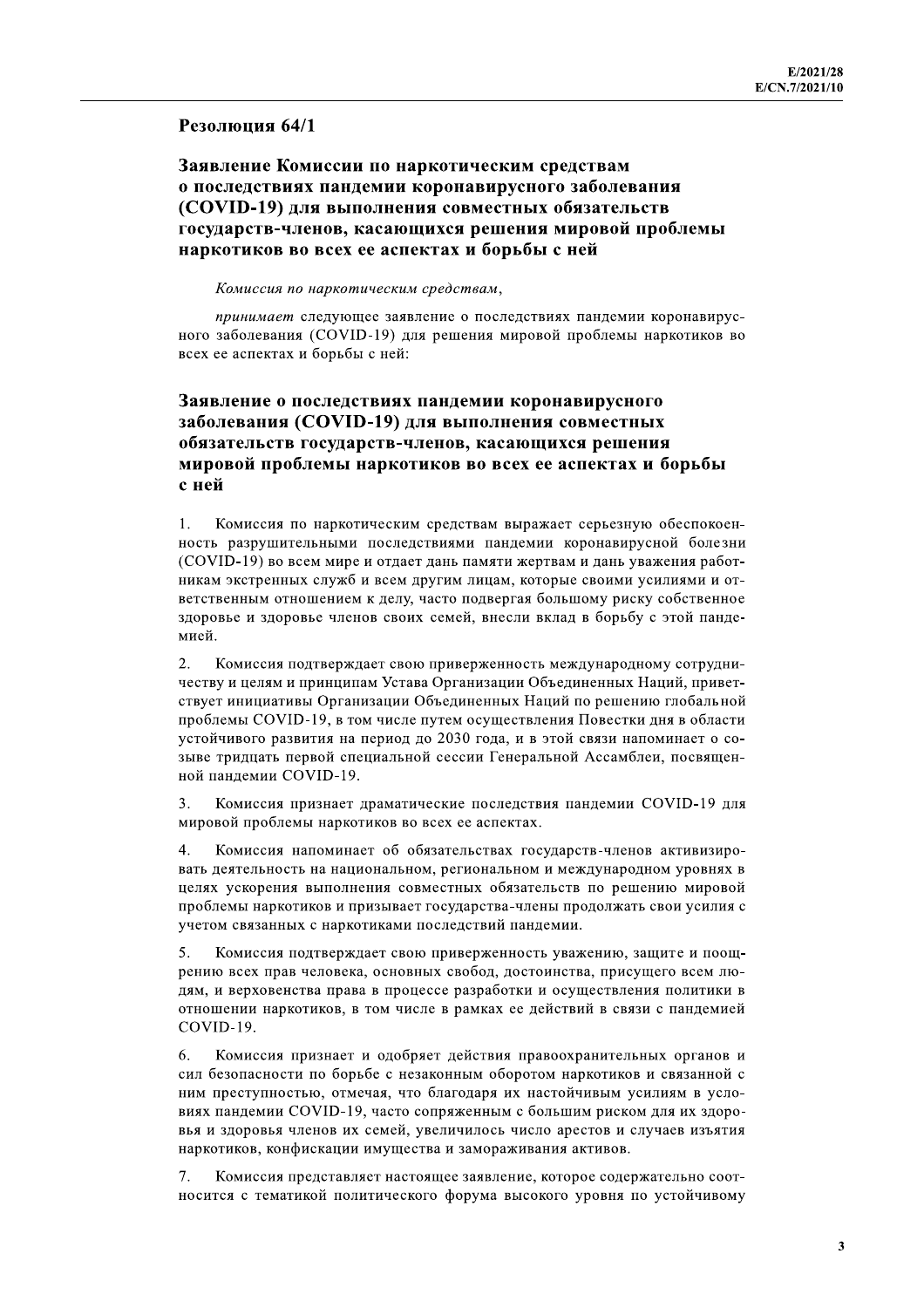развитию 2021 года, посвященного главной теме «Устойчивое и прочное восстановление после пандемии COVID-19, способствующее устойчивому развитию в его экономическом, социальном и экологическом аспектах: разработка всеохватывающего и эффективного курса на выполнение Повестки дня на период до 2030 года в контексте десятилетия действий и свершений во имя устойчивого развития», в дополнение к материалам, которые она уже представила в 2021 году.

### Новые тенденции и проблемы и препятствия, которые пандемия COVID-19 создает для решения мировой проблемы наркотиков во всех ее аспектах

 $\mathbf{R}$ Комиссия подчеркивает, что пандемия и связанные с ней режимы изоляции привели к появлению новых форм потребления запрещенных наркотиков, таких как одновременное употребление разных психоактивных веществ.

9. Комиссия отмечает, что, как показывают появляющиеся в некоторых странах данные, люди с расстройствами на почве употребления наркотиков, в том числе находящиеся в заключении, могут быть подвержены повышенному риску более тяжелого течения COVID-19 и смертности от этого заболевания в силу имеющихся проблем со здоровьем и действия других факторов, которые могут обостриться во время пандемии.

 $10.$ Комиссия констатирует, что из-за характера пандемии при традиционной инфраструктуре сокращения спроса, которая во многих случаях требует личного участия, становится все сложнее обеспечивать профилактику, раннее вмешательство, лечение, уход, восстановление, реабилитацию и социальную реинтеграцию и принимать меры с целью свести к минимуму неблагоприятные медицинские и социальные последствия, по крайней мере на уровне, который существовал до пандемии COVID-19.

Комиссия с обеспокоенностью отмечает, что проблемы, с которыми стал- $11$ киваются системы здравоохранения в связи с пандемией COVID-19, могут ограничить возможности служб наркологической и медицинской помощи и потенциально могут вызвать рост смертности от употребления наркотиков.

Комиссия с обеспокоенностью отмечает трудности, с которыми сталкива- $12<sup>1</sup>$ ются государства-члены в обеспечении постоянного доступа к находящимся под международным контролем веществам и их наличия для медицинских и научных целей во всем мире, и высоко оценивает помощь, оказываемую государствам-членам Международным комитетом по контролю над наркотиками и Управлением Организации Объединенных Наций по наркотикам и преступности в рамках их соответствующих мандатов в обеспечении доступа к таким вешествам и их наличия и в повышении уровня осведомленности об этой проблеме.

Комиссия призывает государства-члены продолжать устранять барьеры, препятствующие обеспечению доступа к веществам, находящимся под контролем, и их наличия для медицинских и научных целей, предотвращая при этом их немедицинское использование или утечку в каналы незаконного оборота, в том числе барьеры, связанные с законодательством, системами правового регулирования, системами здравоохранения, ценовой доступностью, уровнем подготовки специалистов системы здравоохранения, обучением и информационно-разъяснительной работой, исчислениями, оценками и отчетностью, ориентировочными показателями потребления веществ, находящихся под контролем, и международным сотрудничеством и координацией, в частности, с целью повышения эффективности противодействия возможным будущим глобальным пандемиям и другим новым угрозам.

14. Комиссия отмечает, что пандемия COVID-19, возможно, на начальном этапе повлияла на незаконное возделывание наркотикосодержащих культур и производство, изготовление и оборот наркотиков, а также могла стимулировать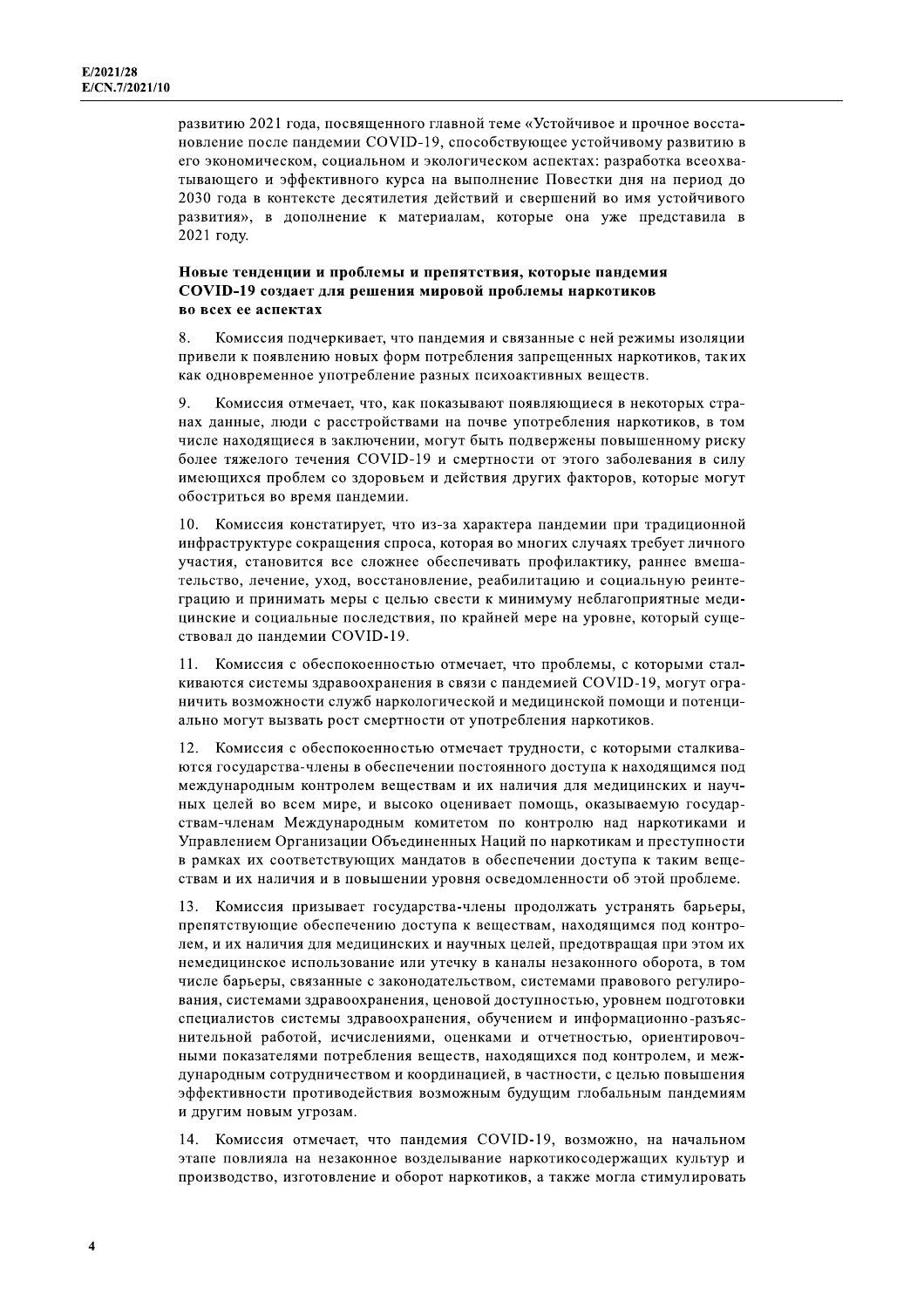разработку новых методов изготовления, распространения, сбыта и незаконного оборота некоторых видов наркотиков.

15. Комиссия признает, что в связи с изменением маршрутов и методов незаконного оборота, включая рост доли морских перевозок в незаконном обороте и сбыта наркотиков через даркнет и общедоступный сегмент интернета, перед правоохранительными органами возникли новые проблемы.

 $16.$ Комиссия с обеспокоенностью отмечает, что в период пандемии и после ее окончания может возникнуть опасность нехватки финансовых средств и отвлечения ресурсов, предназначенных для реализации антинаркотических инициатив, в том числе связанных с наркологической лечебно-профилактической помощью и соответствующими медицинскими и социальными услугами, альтернативным развитием и правоохранительной деятельностью.

17. Комиссия признает, что в долгосрочной перспективе пандемия COVID-19 может привести к росту незаконного возделывания наркотикосодержащих культур и производства и оборота наркотиков и других видов связанной с наркотиками преступной деятельности и распространенности расстройств на почве употребления наркотиков и усугубить связанные с этим медицинские и социальные последствия.

#### Эффективные виды практики и возможности

18. Комиссия констатирует, что пандемия COVID-19 стимулировала разработку новых и инновационных подходов к наркологической лечебно-профилактической помощи и оказанию соответствующих медицинских и социальных услуг, результатом чего может стать расширение сотрудничества между органами здравоохранения и охраны порядка и другими соответствующими субъектами государств-членов на национальном, региональном и международном **VDOBHAX.** 

19. Комиссия отмечает, что для уменьшения риска передачи COVID-19 при очных формах помощи в некоторых системах здравоохранения были введены в действие или расширены платформы и процедуры электронного здравоохранения, предназначенные для профилактики злоупотребления наркотиками и выдачи лекарств и оказания консультативной помощи, включая телемедицину, и что эти нововведения могут дать толчок разработке новых стратегий лечебной помощи в будущем.

20. Комиссия подчеркивает роль наркологических и социальных служб, поддержки со стороны лиц с аналогичными проблемами и информационно-разъяснительной работы на местах.

 $21.$ Комиссия особо отмечает важность систематического мониторинга, оценки и сбора данных при внедрении новых подходов к оказанию наркологической лечебно-профилактической помощи и соответствующих медицинских и социальных услуг с целью получения научных данных, подтверждающих способность этих мер содействовать достижению желаемых целей мероприятий по обеспечению качества там, где это необходимо, и для обмена информацией в рамках Комиссии об успешных формах осуществления этих мер после получения научных данных об их эффективности и принимает к сведению вклад неофициальной научной сети Управления Организации Объединенных Наций по наркотикам и преступности и Всемирной организации здравоохранения в решение этих задач.

22. Комиссия подчеркивает важность использования существующих онлайновых баз данных, например, созданных под эгидой Управления Организации Объединенных Наций по наркотиками и преступности и Международного комитета по контролю над наркотиками, для повышения эффективности и активизации сотрудничества между специалистами правоохранительных органов и судебноэкспертных служб в области сбора данных, необходимых для идентификации и обнаружения веществ, и обмена этими данными.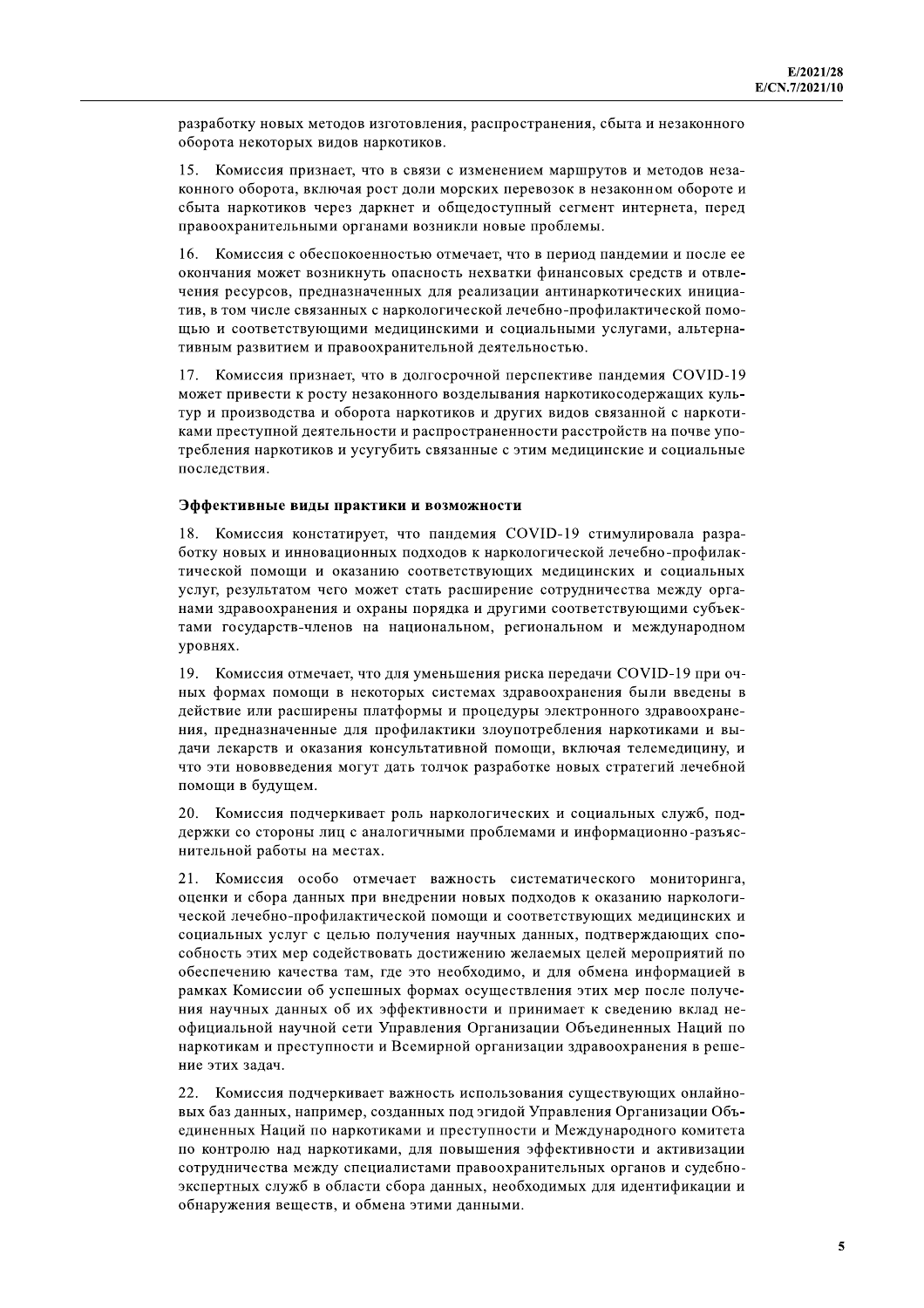Комиссия принимает к сведению аналитическую записку Управления Ор- $23.$ ганизации Объединенных Наций по наркотикам и преступности о COVID-19 и цепочках поставок наркотиков<sup>2</sup> и отмечает организованные соответствующими международными и региональными организациями совещания и вебинары экспертов по наркологической проблематике, которые являются ценными платформами для обмена информацией.

 $24$ Комиссия констатирует, что усиление социального дистанцирования и общая изоляция во время пандемии COVID-19 привели к тому, что использование созданных частным сектором платформ для рекламирования, продажи и транспортировки наркотиков и финансирования их незаконного оборота, характерное для практики незаконного оборота наркотиков в последние несколько лет, стало удобным способом приобретения и доставки наркотиков и повысило актуальность задачи налаживания в надлежащих случаях взаимодействия между правоохранительными, регулирующими и другими соответствующими органами и частным сектором в целях содействия выявлению и пресечению незаконного оборота и отмечает соответствующие совещания групп экспертов по этим темам, созванные, в частности, Международным комитетом по контролю над наркотиками.

25. Комиссия признает важную роль научного сообщества, научных кругов, гражданского общества, в частности неправительственных организаций, и частного сектора в поддержке усилий государств-членов, направленных на решение мировой проблемы наркотиков и борьбу с ней, в том числе в контексте пандемии COVID-19.

### Меры, которые необходимо предпринять

26. Комиссия подчеркивает, что решение мировой проблемы наркотиков и борьба с ней требуют согласованных междисциплинарных усилий и что после пандемии COVID-19 этой работе необходимо будет уделять первоочередное внимание.

27. Комиссия призывает государства-члены рассмотреть вопрос о расширении охвата и совершенствовании систем наркологической лечебно-профилактической помощи и соответствующих медицинских и социальных услуг с целью повысить их устойчивость и способность эффективно противодействовать возможным будущим пандемиям и другим новым угрозам здоровью людей.

28. Комиссия призывает государства-члены и соответствующих субъектов продолжать после окончания пандемии разрабатывать и внедрять с учетом национальных условий инновационные системы наркологической помощи и последующего восстановления, такие как платформы и процедуры электронного здравоохранения, с тем чтобы содействовать созданию в соответствующих случаях возможностей для получения эффективной, доступной и постоянной лечебнореабилитационной помощи.

29. Комиссия рекомендует разрабатывать на национальном, региональном и международном уровнях жизнеспособные экономические альтернативы, в частности для общин, сталкивающихся или могущих столкнуться с проблемами незаконного культивирования наркотикосодержащих культур и изготовления, производства и оборота наркотиков и другой незаконной деятельности, связанной с наркотиками, в городских и сельских районах, в том числе в рамках комплексных программ альтернативного развития, которые могут помочь смягчить негативные экономические последствия пандемии COVID-19, в частности с учетом Руководящих принципов Организации Объединенных Наций в области альтернативного развития<sup>3</sup>.

<sup>&</sup>lt;sup>2</sup> United Nations Office on Drugs and Crime, "COVID-19 and the drug supply chain: from production and trafficking to use", Research Brief (Vienna, 2020).

<sup>3</sup> Резолюция 68/196 Генеральной Ассамблеи, приложение.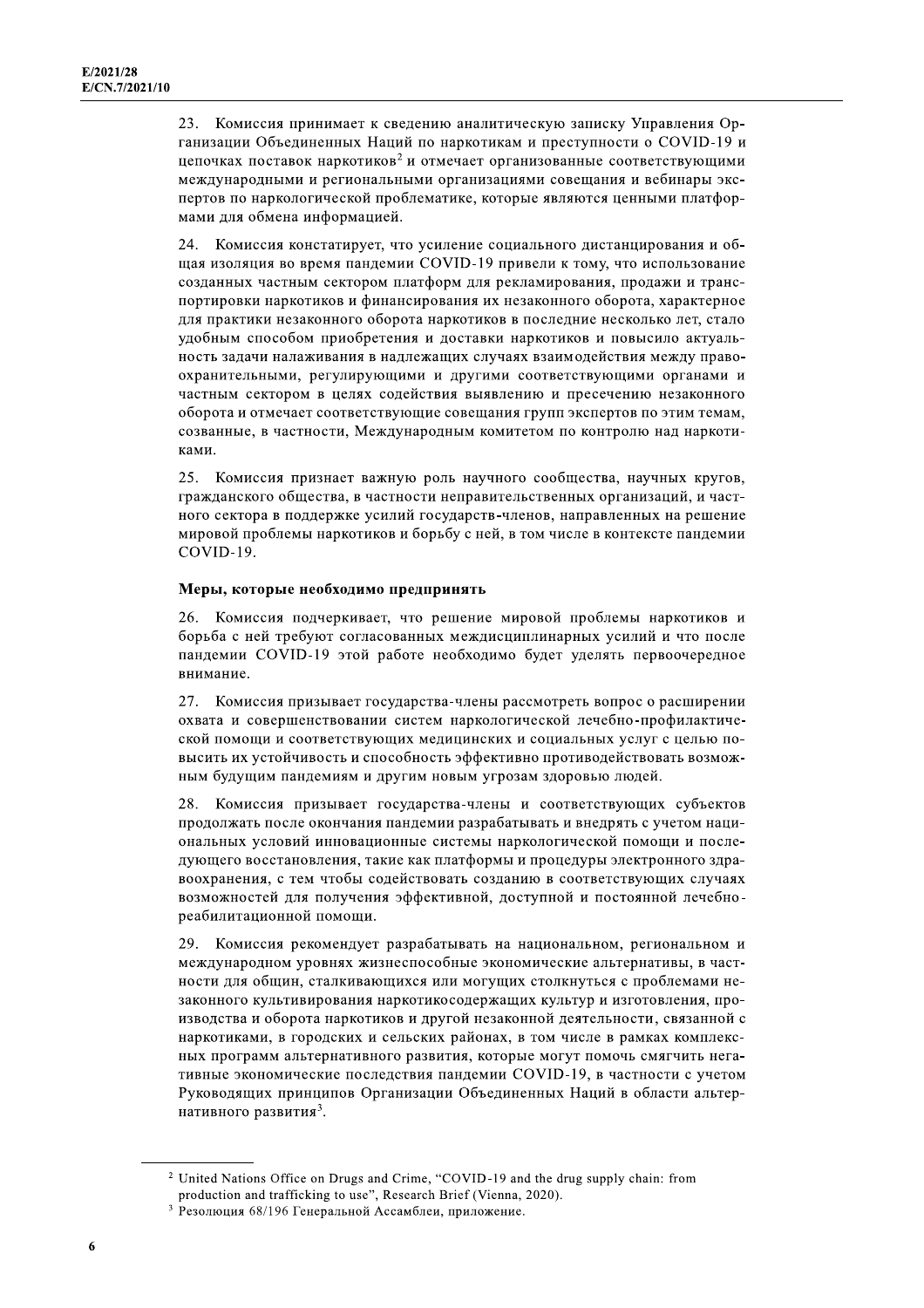30. Комиссия предлагает государствам-членам при наличии ресурсов и далее совершенствовать меры, стратегии и межучрежденческое и международное сотрудничество и партнерство для обеспечения наличия и доступности контролируемых веществ для медицинских и научных целей, которые могут повысить эффективность действий в чрезвычайных ситуациях в будущем, в том числе в чрезвычайных ситуациях медицинского характера.

 $31$ Комиссия призывает государства-члены расширять деятельность правоохранительных органов, направленную на борьбу с теми формами незаконного оборота, которые появились или получили широкое распространение в условиях пандемии COVID-19, и улучшать координацию действий государств-членов.

32. Комиссия призывает все государства-члены продолжать предотвращать и пресекать утечку и незаконный оборот прекурсоров и предпрекурсоров, предназначенных для незаконного использования, во время пандемии COVID-19 и после нее.

33. Комиссия настоятельно призывает государства-члены укреплять двустороннее, региональное и международное сотрудничество в целях противодействия использованию наркоторговцами традиционных и онлайновых методов и маршрутов незаконного оборота во время пандемии COVID-19 и после нее.

34. Комиссия призывает государства-члены расширять, в том числе во время пандемии COVID-19, возможности заключенных в том, что касается получения лечебной помощи по поводу расстройств на почве употребления наркотиков, и содействовать эффективному надзору в этом вопросе.

Комиссия отмечает, что международное сотрудничество в деле решения мировой проблемы наркотиков во всех ее аспектах должно быть по-прежнему подчинено принципу общей и совместной ответственности.

 $36<sub>1</sub>$ Комиссия обязуется содействовать оказанию технической помощи и созданию потенциала по просьбам государств-членов, особенно наиболее сильно затронутых пандемией COVID-19, в решении мировой проблемы наркотиков и борьбе с ней.

37. Комиссия предлагает Управлению Организации Объединенных Наций по наркотикам и преступности как ведущему учреждению системы Организации Объединенных Наций по решению мировой проблемы наркотиков и борьбе с ней провести во взаимодействии с соответствующим органам Организации Объединенных Наций и другими международными организациями в рамках их соответствующих мандатов исследования и собрать данные о влиянии пандемии COVID-19 на мировую проблему наркотиков и регулярно информировать Комиссию о ходе этой работы.

38. Комиссия предлагает государствам-членам и Международному комитету по контролю над наркотиками продолжать в соответствии с возложенными на Комитет договорными функциями развивать диалог, в том числе путем проведения регулярных консультаций и организации страновых миссий Комитета, в целях оказания государствам-членам помощи, необходимой для эффективного осуществления трех международных конвенций о контроле над наркотиками.

39. Комиссия предлагает государствам-членам и другим соответствующим субъектам сообщать через Комиссию информацию о практикуемых ими эффективных подходах и извлеченных уроках в целях совершенствования национальной наркополитики, с тем чтобы государства-члены могли более оперативно действовать при возникновении возможных глобальных пандемий и других новых угроз в будущем.

40. Комиссия настоятельно призывает государства-члены принять меры к тому, чтобы ни один человек, затронутый мировой проблемой наркотиков, не был обойден вниманием в их противоэпидемических мероприятиях в связи с пандемией COVID-19 и деятельности по смягчению связанных с наркотиками послелствий этой панлемии.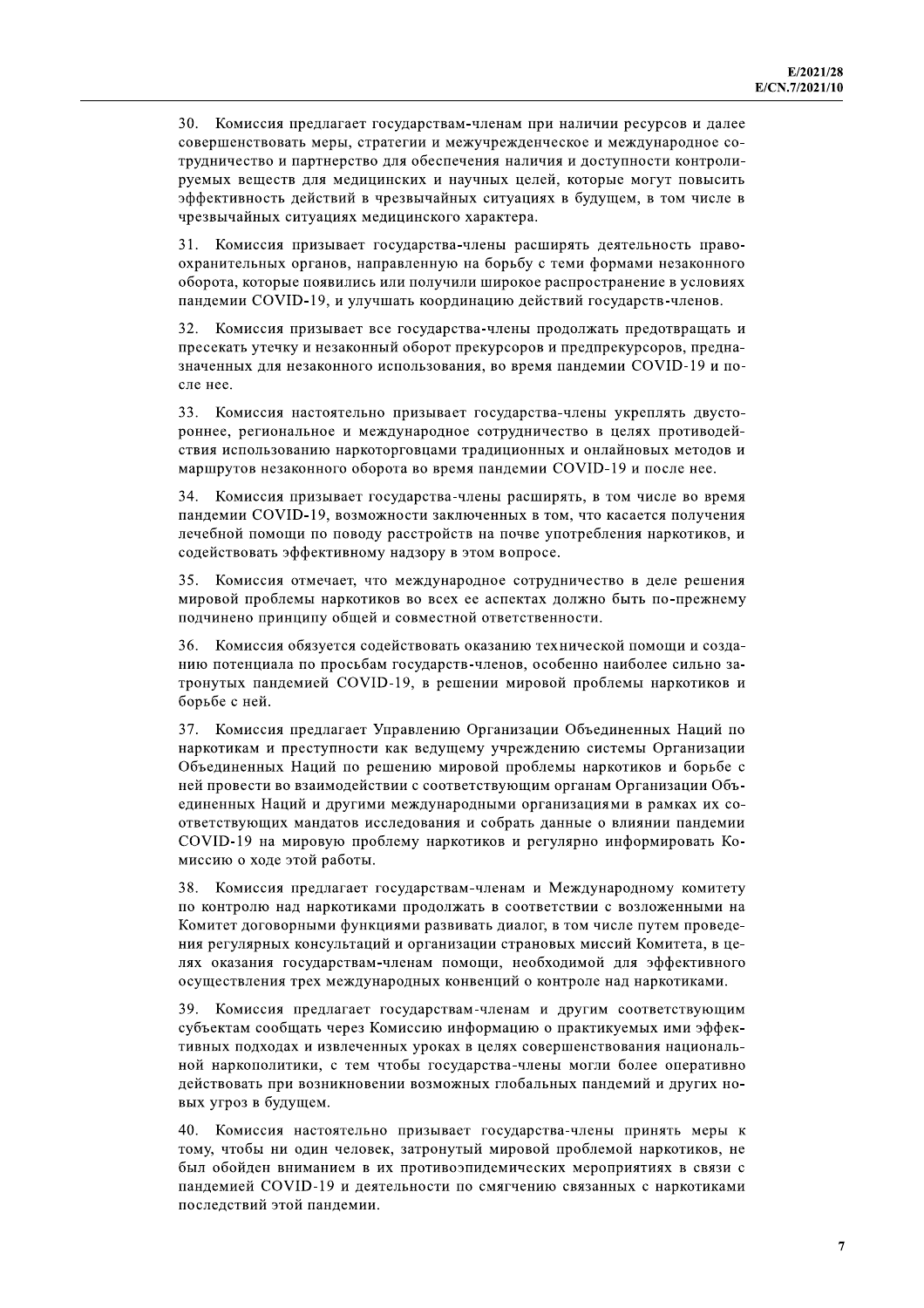41. Комиссия обязуется уделять должное внимание последствиям пандемии COVID-19 в ходе тематических обсуждений 2021 года по вопросу о выполнении всех международных обязательств в области наркополитики в рамках деятельности по выполнению положений Декларации министров 2019 года об активизации наших действий на национальном, региональном и международном уровнях в целях ускорения выполнения наших совместных обязательств по решению мировой проблемы наркотиков и борьбе с ней<sup>4</sup>.

Комиссия приветствует усилия, предпринимаемые государствами-членами 42 в целях соблюдения положений трех конвенций о международном контроле над наркотиками и других соответствующих международных документов и обеспечения их эффективного осуществления несмотря на проблемы, вызванные пандемией COVID-19.

43. Комиссия призывает государства-члены ускорить выполнение всех международных обязательств в области наркополитики, с тем чтобы сохранить и продолжить прогресс в решении мировой проблемы наркотиков и борьбе с ней во всех ее аспектах, достигнутый на национальном, региональном и глобальном уровнях, в условиях пандемии COVID-19 и ее последствий.

### Резолюция 64/2

### Содействие альтернативному развитию как ориентированной на развитие стратегии контроля над наркотиками, принимая при этом во внимание пандемию коронавирусного заболевания (COVID-19) и ее последствия

Комиссия по наркотическим средствам,

признавая, что мировая проблема наркотиков остается вызовом для всего человечества в том, что касается его здоровья, безопасности и благополучия, и намереваясь решить эту проблему, для того чтобы все люди могли сохранять здоровье и достоинство и жить в условиях мира, безопасности и процветания,

подтверждая, что программы и политика в отношении наркотиков, в том числе в области развития, должны осуществляться в соответствии с целями и принципами Устава Организации Объединенных Наций, нормами международного права и положениями Всеобщей декларации прав человека<sup>5</sup> и, в частности, на основе полного уважения суверенитета и территориальной целостности государств, принципа невмешательства во внутренние дела государств, всех прав человека, основных свобод, достоинства, присущего всем людям, и принципов равноправия и взаимного уважения между государствами, а также принципа общей и совместной ответственности, и с учетом целей в области устойчивого развития и конкретных ситуаций в соответствующих странах и регионах,

подчеркивая, что Единая конвенция о наркотических средствах 1961 года с поправками, внесенными Протоколом 1972 года<sup>6</sup>, Конвенция о психотропных веществах 1971 года<sup>7</sup>, Конвенция Организации Объединенных Наций о борьбе против незаконного оборота наркотических средств и психотропных веществ 1988 года<sup>8</sup> и другие соответствующие международные документы являются краеугольным камнем системы международного контроля над наркотиками,

ссылаясь на обязательства в отношении альтернативного развития, сформулированные в Политической декларации и Плане действий по налаживанию

<sup>&</sup>lt;sup>4</sup> См. Официальные отчеты Экономического и Социального Совета, 2019 год, Дополнение № 8 (Е/2019/28), гл. I, разд. В.

 $5$  Резолюция 217 А (III) Генеральной Ассамблеи.

<sup>&</sup>lt;sup>6</sup> United Nations, *Treaty Series*, vol. 976, No. 14152.

<sup>&</sup>lt;sup>7</sup> Ibid., vol. 1019, No. 14956.

<sup>8</sup> Ibid., vol. 1582, No. 27627.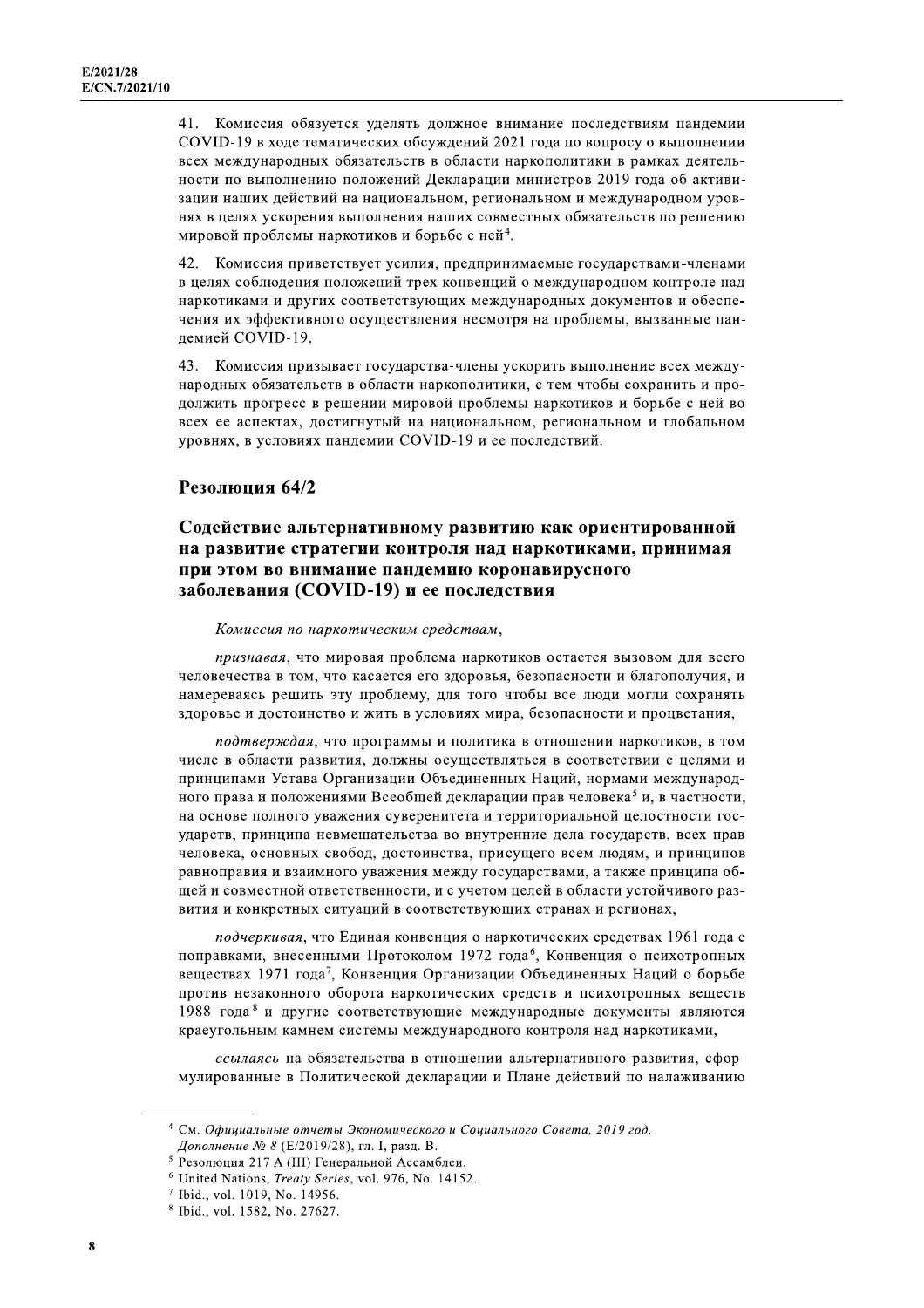международного сотрудничества в целях выработки комплексной и сбалансированной стратегии борьбы с мировой проблемой наркотиков<sup>9</sup> 2009 года и Совместном заявлении министров по итогам проведенного Комиссией по наркотическим средствам в 2014 году обзора на высоком уровне хода осуществления государствами-членами Политической декларации и Плана действий<sup>10</sup>, а также заключительном документе тридцатой специальной сессии Генеральной Ассамблеи 2016 года, озаглавленном «Наша общая приверженность эффективному решению мировой проблемы наркотиков и борьбе с ней»<sup>11</sup>, в котором государствачлены вновь заявили о своей приверженности решению связанных с наркотиками социально-экономических вопросов, касающихся незаконного культивирования наркотикосодержащих растений и незаконного изготовления, производства и оборота наркотиков, путем осуществления долгосрочных, всеобъемлющих, устойчивых, ориентированных на развитие и сбалансированных программ и политики контроля над наркотиками, в том числе программ альтернативного развития и, в надлежащих случаях, превентивного альтернативного развития, являющихся частью устойчивых стратегий контроля над посевами,

ссылаясь также на принятую на этапе заседаний на уровне министров в рамках шестьдесят второй сессии Комиссии в 2019 году Декларацию министров об активизации наших действий на национальном, региональном и международном уровнях в целях ускорения выполнения наших совместных обязательств по решению мировой проблемы наркотиков и борьбе с ней<sup>12</sup>, в которой государствачлены вновь выразили решительное намерение, в рамках существующих программных документов, в частности, решать связанные с наркотиками социально-экономические вопросы, касающиеся незаконного культивирования запрещенных культур, производства, изготовления и незаконного оборота наркотиков, в том числе путем осуществления долгосрочных, всеобъемлющих и устойчивых, ориентированных на развитие и сбалансированных программ и политики контроля над наркотиками,

подчеркивая, что осуществление программ альтернативного развития должно также учитываться в рамках устойчивых стратегий контроля над посевами, что в зависимости от национальной ситуации может предусматривать, помимо прочего, уничтожение посевов и принятие правоохранительных мер, в свете Политической декларации и Плана действий по налаживанию международного сотрудничества в целях выработки комплексной и сбалансированной стратегии борьбы с мировой проблемой наркотиков и заключительного документа тридцатой специальной сессии Генеральной Ассамблеи, и принимая во внимание Руководящие принципы Организации Объединенных Наций в области альтернативного развития, принятые Генеральной Ассамблеей в ее резолюции 68/196 от 18 декабря 2013 года.

с удовлетворением отмечая проведение 15-18 марта 2021 года виртуального совещания группы экспертов по альтернативному развитию по теме «Последние события и сведения в области альтернативного развития», соорганизаторами которого выступили Германия, Перу, Таиланд и Управление Организации Объединенных Наций по наркотикам и преступности и в котором приняли участие государства-члены, международные организации и представители гражданского общества и научных кругов,

подтверждая, что альтернативное развитие является важной, правомерной, жизнеспособной и устойчивой альтернативой незаконному культивированию наркотикосодержащих растений и эффективной мерой борьбы с мировой проблемой наркотиков и другими связанными с наркотиками видами

<sup>&</sup>lt;sup>9</sup> См. Официальные отчеты Экономического и Социального Совета, 2009 год, Дополнение № 8 (Е/2009/28), гл. I, разд. С.

 $10$  См. Официальные отчеты Экономического и Социального Совета, 2014 год, Дополнение № 8 (Е/2014/28), гл. I, разд. С.

<sup>&</sup>lt;sup>11</sup> Резолюция S-30/1 Генеральной Ассамблеи, приложение.

<sup>&</sup>lt;sup>12</sup> См. Официальные отчеты Экономического и Социального Совета, 2019 год, Дополнение № 8 (Е/2019/28), гл. I, разд. В.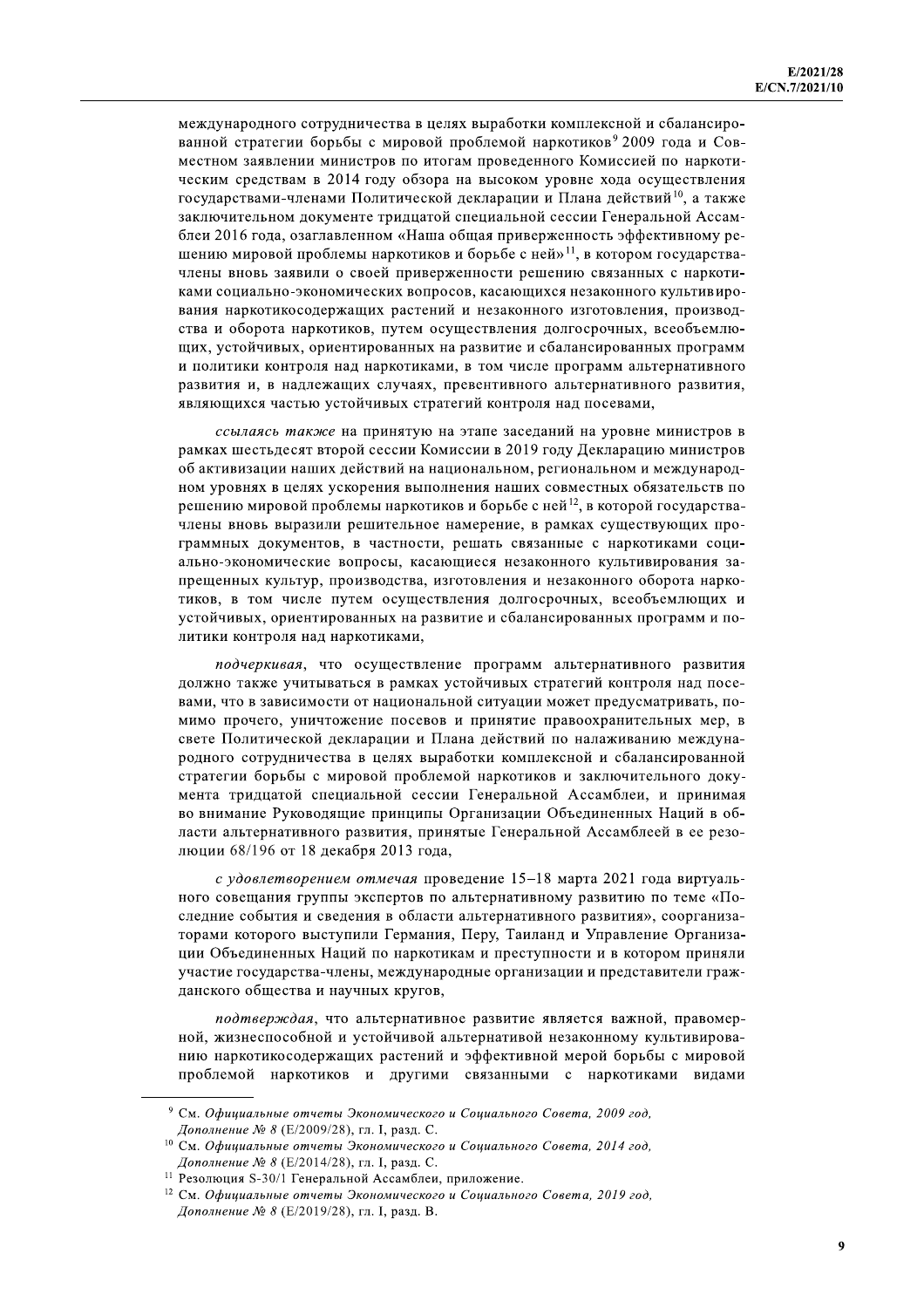преступной деятельности, а также выбором в пользу содействия формированию общества, свободного от злоупотребления наркотиками, и что оно является одним из ключевых элементов политики и программ сокращения незаконного производства наркотиков, а также неотъемлемой частью усилий, прилагаемых правительствами с целью добиться устойчивого развития общества,

вновь заявляя о своей приверженности уважению, защите и поощрению всех прав человека, основных свобод, достоинства, присущего всем людям, и верховенства права в процессе разработки и осуществления политики в отношении наркотиков,

ссылаясь на Повестку дня в области устойчивого развития на период до 2030 года<sup>13</sup> и подчеркивая, что осуществление Руководящих принципов Организации Объединенных Наций в области альтернативного развития должно быть согласовано с усилиями по выполнению соответствующих задач, поставленных в рамках целей в области устойчивого развития и имеющих отношение к вопросу альтернативного развития в рамках мандата Комиссии по наркотическим средствам, и что усилия по достижению целей в области устойчивого развития и эффективному решению мировой проблемы наркотиков дополняют и взаимно укрепляют друг друга,

отмечая с беспокойством, что в период пандемии и после ее окончания может возникнуть опасность нехватки финансовых средств и отвлечения ресурсов, предназначенных для реализации антинаркотических инициатив, в том числе связанных с альтернативным развитием,

признавая существование на международном, региональном и национальном уровнях серьезных трудностей из-за пандемии коронавирусного заболевания (COVID-19), которая, возможно, вызвала рост безработицы, ослабила системы социальной защиты, усугубила неравенство и отрицательно повлияла на средства к существованию людей, подверженных опасности быть привлеченными к незаконному культивированию наркотикосодержащих растений и к другим видам незаконной деятельности, связанной с наркотиками, что может привести к расширению масштабов такого незаконного культивирования и росту наркопреступности и воспрепятствовать прогрессу усилий в области альтернативного развития, и подчеркивая важность международного сотрудничества для комплексного решения этих проблем и борьбы с ними на основе принципа обшей и совместной ответственности.

признавая также, что программы альтернативного развития способны помочь государствам-членам в их деятельности по устранению факторов уязвимости человека, включая нищету, безработицу, отсутствие возможностей, дискриминацию и социальную маргинализацию, а также подкреплять усилия, направленные на достижение целей в области устойчивого развития, в соответствии с Повесткой дня в области устойчивого развития на период до 2030 года,

 $\mathbf{1}$ . рекомендует государствам-членам активизировать усилия по содействию осуществлению программ альтернативного развития для оказания поддержки группам населения, затронутым проблемой незаконного культивирования наркотикосодержащих растений или находящимся под угрозой ее возникновения, что может способствовать усилиям по восстановлению после пандемии коронавирусного заболевания (COVID-19) по принципу «лучше, чем было», используя успешные виды практики и уроки, извлеченные из опыта применения Руководящих принципов Организации Объединенных Наций в области альтернативного развития, и в этой связи вновь заявляет, что усилия по достижению целей в области устойчивого развития и эффективному решению мировой проблемы наркотиков дополняют и взаимно укрепляют друг друга;

 $\mathcal{D}$ признает необходимость более активного приложения национальных, региональных и международных усилий по содействию реализации

<sup>13</sup> Резолюция 70/1 Генеральной Ассамблеи.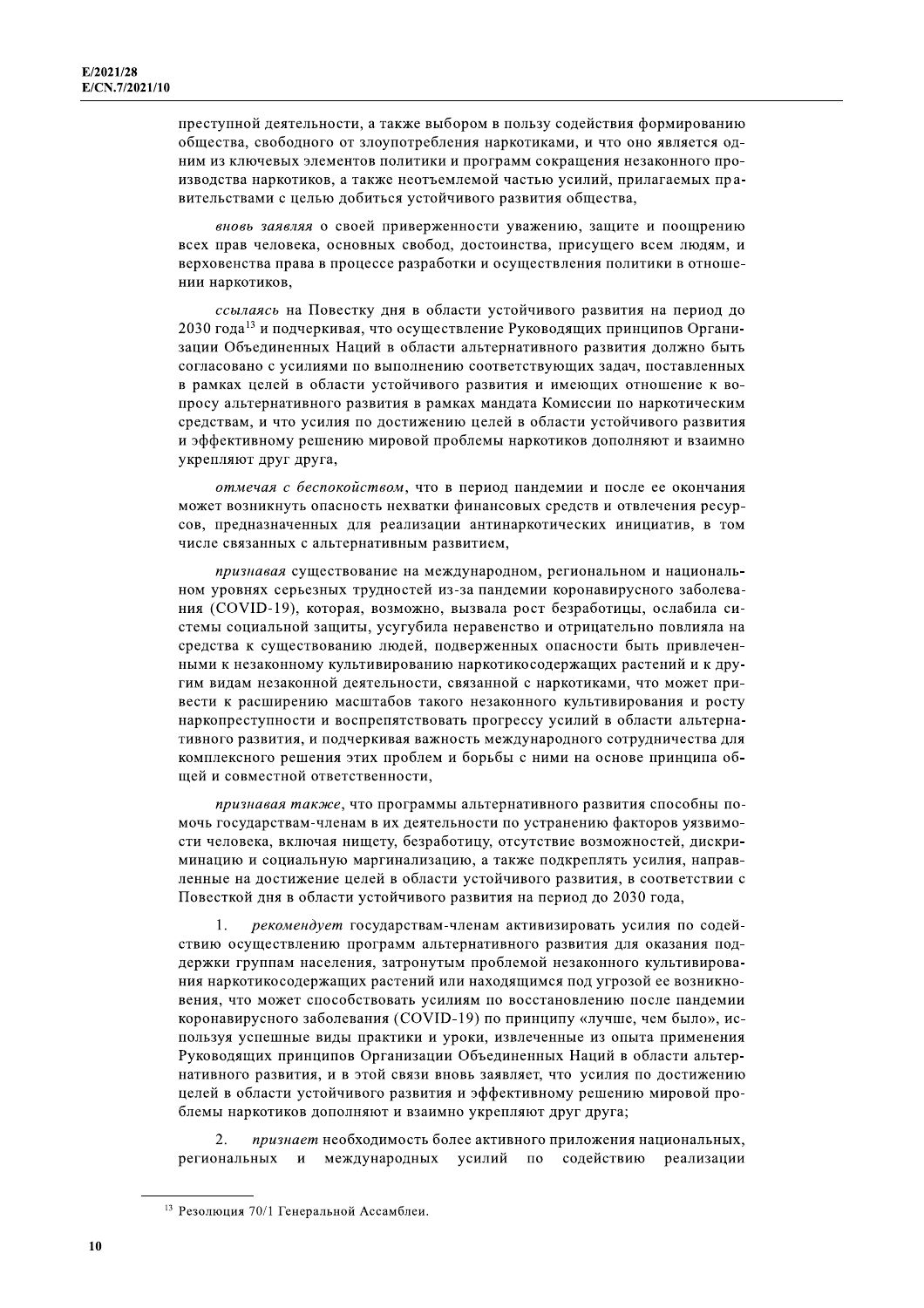жизнеспособных экономических альтернатив, особенно для общин городских и сельских районов, которые страдают или могут пострадать от незаконного культивирования наркотикосодержащих растений, незаконного изготовления, производства и оборота наркотиков и другой незаконной деятельности, связанной с наркотиками, в том числе в рамках всеобъемлющих программ альтернативного развития, и с этой целью рекомендует государствам-членам рассмотреть возможность осуществления ориентированных на развитие мероприятий, добиваясь при этом того, чтобы все люди могли в равной степени извлекать из них пользу;

3. подтверждает важность сбора данных, проведения научных исследований и обмена информацией и экспертными знаниями о принимаемых мерах, достижениях, проблемах и успешной практике в целях определения причин и факторов, способствующих незаконному культивированию наркотикосодержащих растений, и решения связанных с наркотиками социально-экономических вопросов, касающихся незаконного культивирования наркотикосодержащих растений и незаконного изготовления, производства и оборота наркотиков, включая проблемы, обусловленные пандемией COVID-19, и предлагает соответствующим заинтересованным сторонам вносить вклад в эту деятельность;

рекомендует государствам-членам усовершенствовать оценку результатов программ альтернативного развития в том числе, в надлежащих случаях, программ превентивного альтернативного развития, чтобы повысить эффективность таких программ, в частности, используя соответствующие показатели развития человеческого потенциала, критерии оценки устойчивости окружающей среды и другие параметры в соответствии с целями в области устойчивого развития:

5. предлагает государствам-членам при осуществлении программ альтернативного развития учитывать важное значение соглашений на уровне общин, которые обеспечивают возможность дальнейшего развития общин;

рекомендует государствам-членам учитывать гендерный фактор и 6. обеспечивать участие женщин на всех этапах разработки, осуществления, мониторинга и оценки программ альтернативного развития и разрабатывать и включать в практику учитывающие гендерные и возрастные факторы меры, отражающие особые потребности и обстоятельства, с которыми сталкиваются женшины и девочки в городских и сельских районах в контексте незаконного культивирования наркотикосодержащих растений и другой связанной с наркотиками незаконной деятельности;

7. предлагает соответствующим международным финансовым учреждениям, органам системы Организации Объединенных Наций, неправительственным организациям и частному сектору сообразно обстоятельствам рассмотреть возможность расширения своей поддержки, в том числе в форме долгосрочного и гибкого финансирования, для обеспечения осуществления всеобъемлющих, сбалансированных и ориентированных на развитие программ контроля над наркотиками и жизнеспособных экономических альтернатив, в частности программ альтернативного развития, включая, в надлежащих случаях, программы превентивного альтернативного развития, на основе выявленных потребностей и национальных приоритетов для районов и групп населения, затронутых незаконным культивированием наркотикосодержащих растений или находящихся под угрозой его возникновения, с целью его предупреждения, сокращения и ликвидации и призывает государства по возможности сохранять твердую приверженность делу финансирования таких программ;

принимает к сведению документ зала заседаний, совместно представленный Германией, Перу и Таиландом и Управлением Организации Объединенных Наций по наркотикам и преступности и озаглавленный "Opportunities and challenges for the role of development in drug control policies" («Возможности и трудности для роли развития в политике в области наркоконтроля»), о возникших в последнее время трудностях в области альтернативного развития,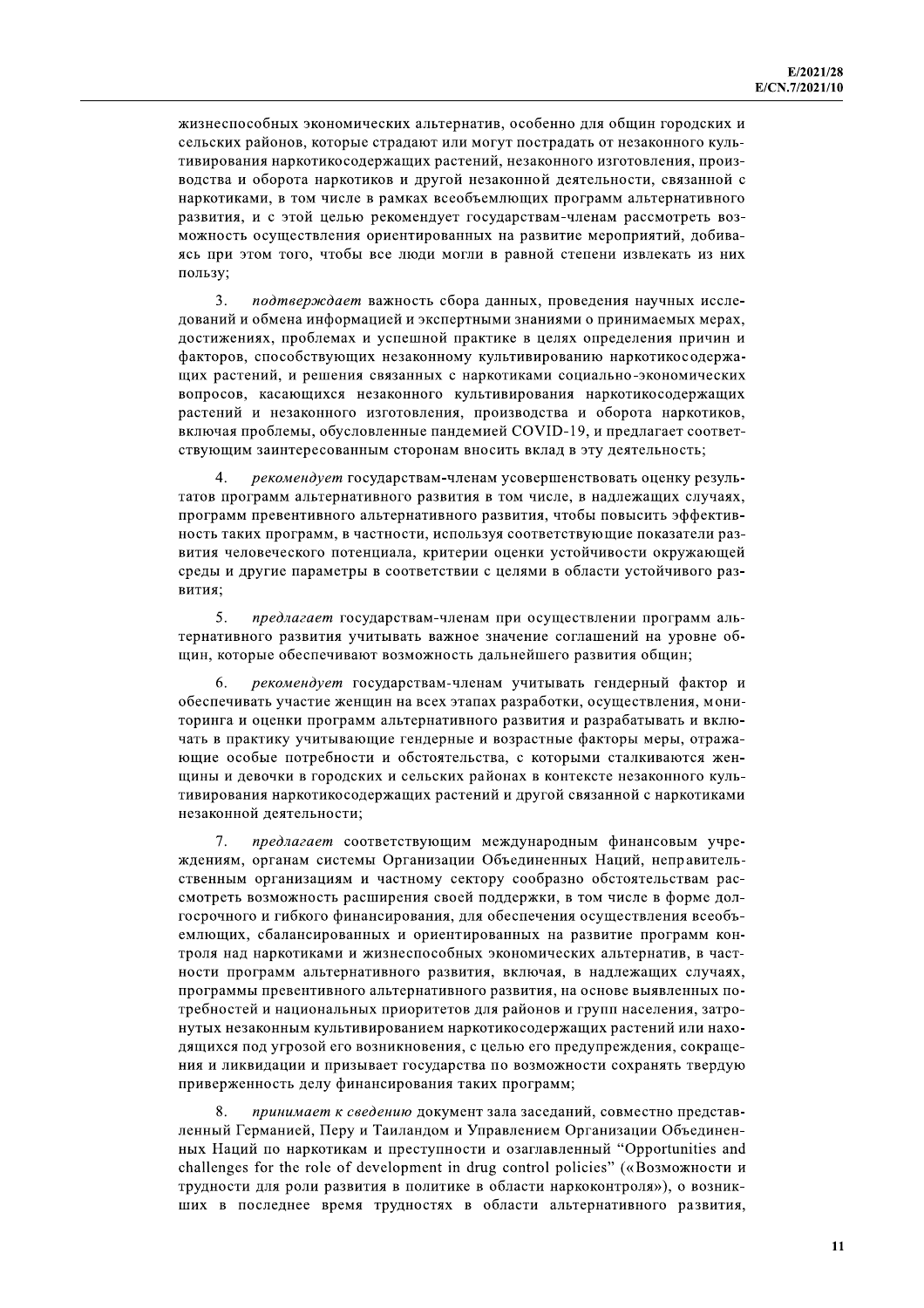учитывая его необязательный характер и то, что он не обязательно отражает позицию всех участников;

9. рекомендует государствам-членам продолжать обмениваться, в том числе через Комиссию, информацией об извлеченных уроках, примерами успешной практики и опытом и расширять диалог об ориентированных на развитие стратегиях и программах контроля над наркотиками, в том числе об осуществлении Руководящих принципов Организации Объединенных Наций в области альтернативного развития;

10. рекомендует также государствам-членам налаживать и укреплять партнерские отношения друг с другом, а также со всеми соответствующими заинтересованными сторонами, включая региональные и международные организации, частный сектор, гражданское общество и финансовые учреждения, в деле осуществления проектов и программ альтернативного развития;

11. просит Директора-исполнителя Управления Организации Объединенных Наций по наркотикам и преступности представить Комиссии на ее шестьдесят пятой сессии доклад об осуществлении настоящей резолюции;

12. предлагает государствам-членам и другим донорам предоставить внебюджетные ресурсы на вышеуказанные цели в соответствии с правилами и процедурами Организации Объединенных Наций.

### Резолюция 64/3

# Содействие предоставлению научно обоснованных, качественных, приемлемых в ценовом отношении и комплексных услуг наркологического профиля по профилактике, лечению, устойчивому восстановлению и соответствующей поддержке

#### Комиссия по наркотическим средствам,

подтверждая обязательства, закрепленные в Единой конвенции о наркотических средствах 1961 года с поправками, внесенными в нее в соответствии с Протоколом 1972 года<sup>14</sup>, Конвенции о психотропных веществах 1971 года<sup>15</sup> и Конвенции Организации Объединенных Наций о борьбе против незаконного оборота наркотических средств и психотропных веществ 1988 года<sup>16</sup>, в которых государства-участники выражают озабоченность здоровьем и благополучием человечества.

подтверждая также Всеобщую декларацию прав человека<sup>17</sup>, в статье 25 которой провозглашается, что каждый человек имеет право на такой жизненный уровень, включая медицинский уход и необходимое социальное обслуживание. который необходим для поддержания здоровья и благосостояния.

ссылаясь на Международный пакт об экономических, социальных и культурных правах<sup>18</sup>, в частности его статью 12, в которой государства — участники Пакта признают право каждого человека на наивысший достижимый уровень физического и психического здоровья,

ссылаясь также на Декларацию министров об активизации наших действий на национальном, региональном и международном уровнях в целях ускорения выполнения наших совместных обязательств по решению мировой

<sup>&</sup>lt;sup>14</sup> United Nations, *Treaty Series*, vol. 976, No. 14152.

<sup>&</sup>lt;sup>15</sup> Ibid., vol. 1019, No. 14956.

<sup>&</sup>lt;sup>16</sup> Ibid., vol. 1582, No. 27627.

<sup>&</sup>lt;sup>17</sup> Резолюция 217 А (III) Генеральной Ассамблеи.

<sup>&</sup>lt;sup>18</sup> Резолюция 2200 А (XXI) Генеральной Ассамблеи, приложение.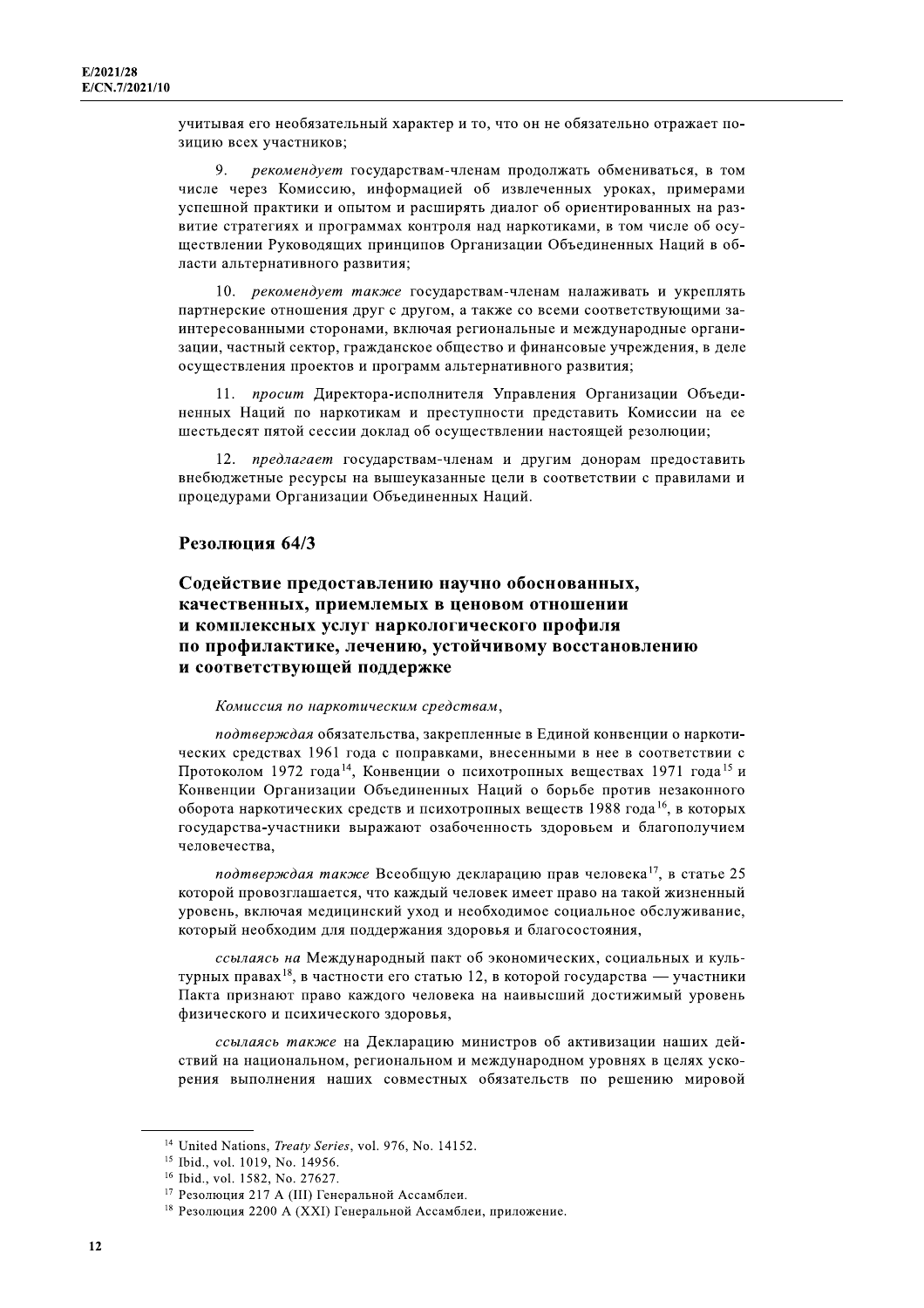проблемы наркотиков и борьбе с ней<sup>19</sup>, принятую на ее шестьдесят второй сессии в 2019 году, в которой государства-члены обязались обезопасить наше будущее и обеспечить, чтобы никто из людей, затронутых мировой проблемой наркотиков, не был обойден вниманием, активизировав усилия по устранению пробелов в реагировании на сохраняющиеся и новые тенденции и вызовы путем принятия сбалансированных, комплексных, всеобъемлющих, междисциплинарных и научно обоснованных мер противодействия мировой проблеме наркотиков, отводя центральное место в этих усилиях обеспечению безопасности, здоровья и благополучия всех членов общества, в особенности молодежи и детей,

ссылаясь далее на заключительный документ тридцатой специальной сессии Генеральной Ассамблеи, озаглавленный «Наша общая приверженность эффективному решению мировой проблемы наркотиков и борьбе с ней»<sup>20</sup>, в котором государства-члены вновь заявили о своей приверженности укреплению здоровья, повышению благосостояния и благополучия всех людей, семей, общин и общества в целом и содействию формированию здорового образа жизни по средством осуществления эффективных, всеобъемлющих и научно обоснованных инициатив по сокращению спроса на всех уровнях, охватывающих, в соответствии с национальным законодательством и тремя международными конвенциями о контроле над наркотиками, меры по профилактике, раннему вмешательству, лечению, уходу, восстановлению, реабилитации и социальной реинтеграции, а также инициатив и мер, направленных на сведение к минимуму пагубных последствий злоупотребления наркотиками для здоровья населения и его социальных последствий.

ссылаясь на Совместное заявление министров по обзору хода осуществления государствами-членами Политической декларации и Плана действий по налаживанию международного сотрудничества в целях выработки комплексной и сбалансированной стратегии борьбы с мировой проблемой наркотиков, проведенному на высоком уровне Комиссией в 2014 году<sup>21</sup>, в котором государствачлены подтвердили необходимость дополнительного укрепления систем общественного здравоохранения, в частности в области профилактики, лечения и реабилитации, как части комплексного, сбалансированного и научно обоснованного подхода к сокращению спроса,

ссылаясь также на Политическую декларацию и План действий по налаживанию международного сотрудничества в целях выработки комплексной и сбалансированной стратегии борьбы с мировой проблемой наркотиков 2009 года<sup>22</sup>, в которых к государствам-членам обращен призыв обеспечить возможность получения доступной, приемлемой в культурном отношении и научно обоснованной наркологической помощи, а также включение наркологических служб в системы здравоохранения, будь то государственные или частные, с привлечением служб первичной и, в надлежащих случаях, специализированной медико-санитарной помощи в соответствии с национальным законодательством,

ссылаясь далее на Повестку дня в области устойчивого развития на период до 2030 года<sup>23</sup>, в частности на обязательство обеспечивать здоровый образ жизни и содействовать благополучию для всех в любом возрасте, и отмечая, что усилия по активизации деятельности в области наркопрофилактики, лечения и восстановления отражают эту цель и являются еще одним шагом вперед в направлении ее достижения,

ссылаясь на политическую декларацию состоявшегося в Нью-Йорке 23 сентября 2019 года заседания высокого уровня по вопросу о всеобщем охвате

<sup>19</sup> См. Официальные отчеты Экономического и Социального Совета, 2019 год, Дополнение № 8 (Е/2019/28), гл. I, разд. В.

<sup>&</sup>lt;sup>20</sup> Резолюция S-30/1 Генеральной Ассамблеи, приложение.

<sup>&</sup>lt;sup>21</sup> См. Официальные отчеты Экономического и Социального Совета, 2014 год, Дополнение № 8 (Е/2014/28), гл. I, разд. С.

<sup>&</sup>lt;sup>22</sup> См. E/2009/28-E/CN.7/2009/12, гл. I, разд. С.

<sup>23</sup> Резолюция 70/1 Генеральной Ассамблеи.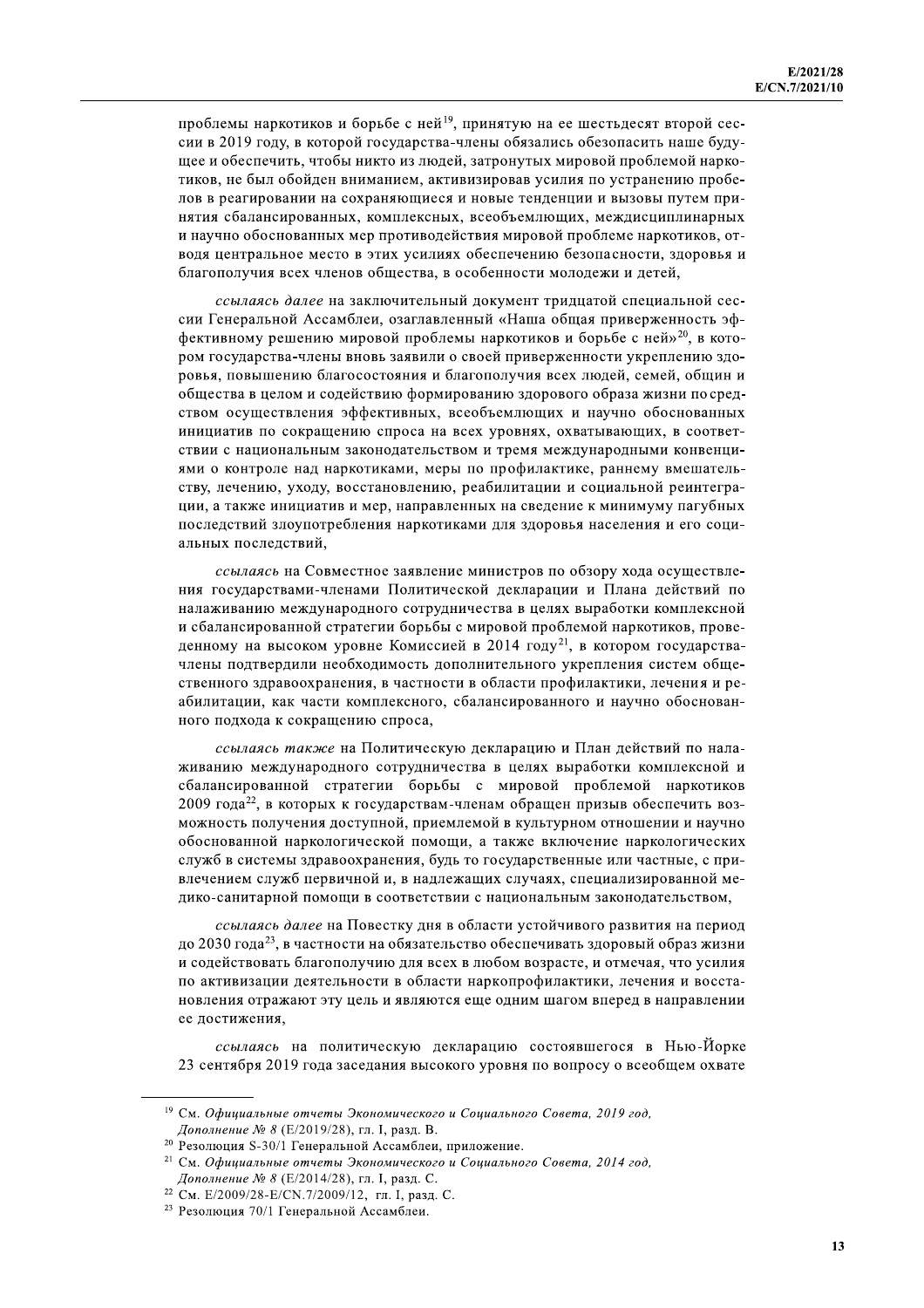услугами здравоохранения под названием «Всеобщий охват услугами здравоохранения: совместные усилия по построению более здорового мира»<sup>24</sup>, в которой государства-члены признали, что всеобщий охват услугами здравоохранения предполагает недискриминационный доступ всех людей к определенному на национальном уровне набору основных медико-санитарных услуг по укреплению здоровья, профилактике, лечению, реабилитации и паллиативному уходу и к безопасным, недорогим, эффективным и качественным основным лекарственным средствам и вакцинам и одновременно обеспечение того, чтобы получение этих услуг не было сопряжено для пользователей с тяжелыми финансовыми последствиями и чтобы особое внимание уделялось малоимущим, уязвимым и маргинализированным слоям населения,

высоко оценивая сотрудничество между Управлением Организации Объединенных Наций по наркотикам и преступности и Всемирной организацией здравоохранения, результатом которого, в частности, стала публикация Международных стандартов по профилактике употребления наркотиков и Международных стандартов лечения расстройств, связанных с употреблением наркотических средств, в которых собраны научно обоснованные рекомендации, подготовленные с учетом эффективных методов профилактики и лечения, которые могут быть использованы государствами-членами, и с удовлетворением отмечая совершенствование услуг наркологического профиля по профилактике, раннему вмешательству, лечению, уходу, устойчивому восстановлению и соответствующей поддержке, реабилитации и социальной реинтеграции потребителей наркотиков во всем мире.

ссылаясь на сформулированную в заключительном документе тридцатой специальной сессии Генеральной Ассамблеи оперативную рекомендацию предложить соответствующим национальным органам рассмотреть, в соответствии с их национальным законодательством и тремя международными конвенциями о контроле над наркотиками, возможность включения в национальные меры и программы профилактики, лечения, ухода, восстановления, реабилитации и социальной реинтеграции, в контексте всеобъемлющих и сбалансированных усилий по сокращению спроса на наркотики, эффективных мер, направленных на сведение к минимуму пагубных последствий злоупотребления наркотиками для здоровья населения и его социальных последствий, включая соответствующие программы фармакотерапии, программы обеспечения инъекционным оборудованием, а также антиретровирусную терапию и другие соответствующие мероприятия, которые предотвращают распространение ВИЧ, вирусного гепатита и других передаваемых через кровь болезней, связанных с потреблением наркотиков, и рассмотреть возможность обеспечения доступа к таким мероприятиям, в том числе в рамках терапевтических и информационно-разъяснительных услуг, в тюрьмах и других местах лишения свободы, и поощрять в этой связи использование, в надлежащих случаях, технического руководства для стран по установлению целей в рамках концепции обеспечения всеобщего доступа к профилактике, лечению и уходу в связи с ВИЧ-инфекцией среди потребителей инъекционных наркотиков, выпущенного Всемирной организацией здравоохранения, Управлением Организации Объединенных Наций по наркотикам и преступности Объединенной программой Организации Объединенных  $\overline{u}$ Наций  $\overline{u}$ ВИЧ/СПИДу,

признавая, что наркозависимость представляет собой сложное и многофакторное расстройство, характеризующееся хроническим течением и возможностью рецидивов и имеющее социальные причины и последствия, которое поддается профилактике и лечению, в частности, с помощью научно обоснованных, качественных, эффективных и комплексных услуг наркологического профиля по профилактике, лечению, устойчивому восстановлению и соответствующей поддержке и программ ухода и реабилитации, включая общинные программы, инициативы по устранению пагубных последствий потребления наркотиков и

<sup>24</sup> Резолюция 74/2 Генеральной Ассамблеи.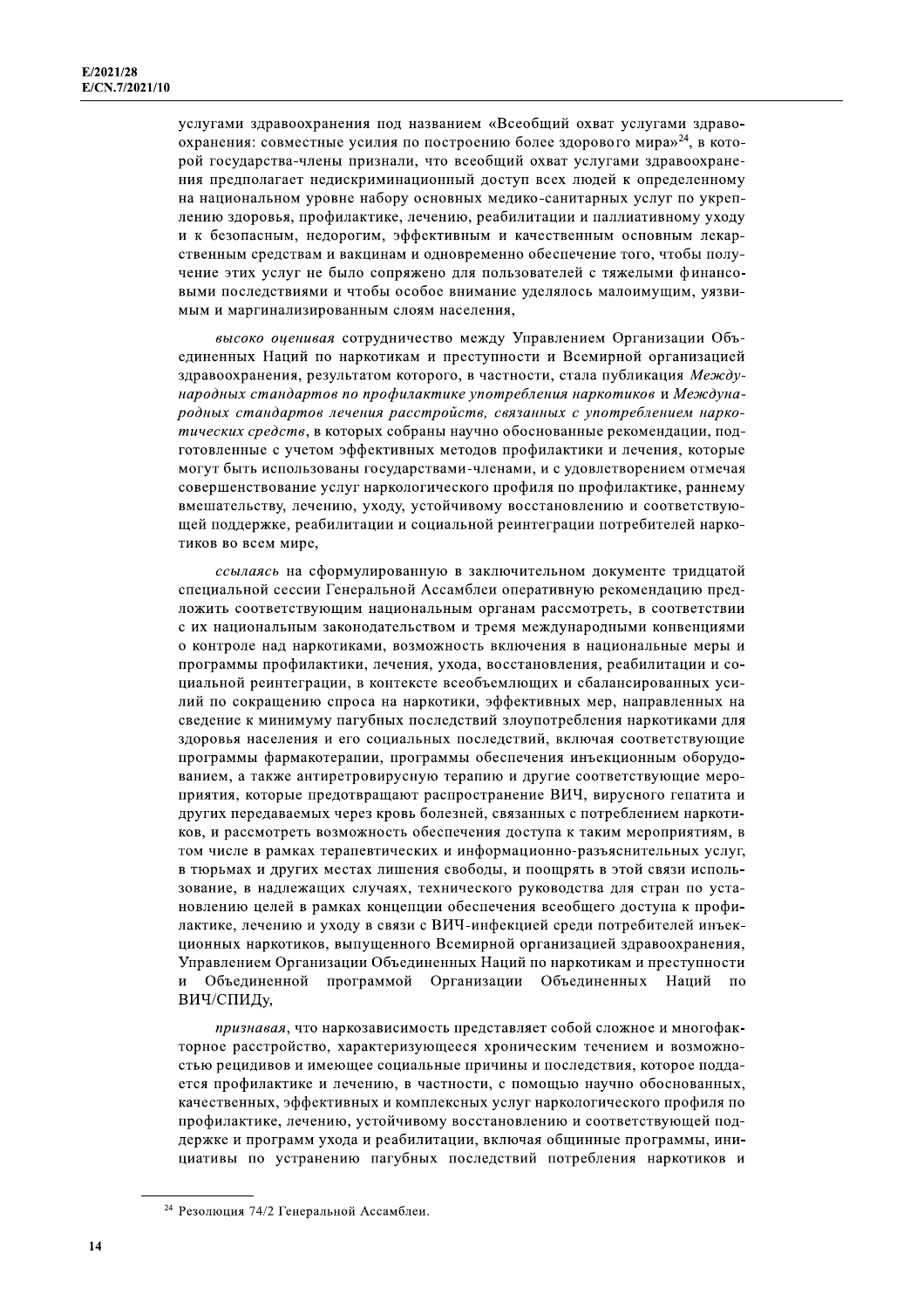социальную реинтеграцию лиц с расстройствами на почве употребления психоактивных веществ и лиц, давно пытающихся вернуться к нормальной жизни, включая бездомных наркопотребителей, в том числе путем содействия, в надлежащих случаях, эффективной реинтеграции в рынок труда и оказания поддержки в других формах,

с удовлетворением отмечая пересмотренное издание Международных стандартов лечения расстройств, связанных с употреблением наркотических средств, в котором подчеркивается, в частности, что научно обоснованные терапевтические услуги должны быть доступны для лиц, принадлежащих к различным социально-экономическим группам и имеющих разные уровни дохода, при минимальном риске тяжелых финансовых последствий для тех, кто нуждается в таких услугах,

констатируя, что решение мировой проблемы наркотиков и противодействие ей во всех ее аспектах остается общей и совместной обязанностью, которая должна выполняться на многосторонней основе посредством эффективного и более широкого международного сотрудничества и требует применения комплексного, междисциплинарного, взаимоукрепляющего, сбалансированного, научно обоснованного и всеобъемлющего подхода, учитывающего возрастные, гендерно обусловленные и другие потребности каждого человека,

подчеркивая важность расширения предложения и охвата и повышения качества и доступности научно обоснованных услуг по профилактике, лечению, в том числе сопутствующих заболеваний, устойчивому восстановлению и соответствующей поддержке, ориентированных на соответствующие возрастные и гендерные группы и группы риска, включая женщин и уязвимых членов общества, в том числе детей, подростков, молодежь и пожилых людей, в различных условиях, например в учебных заведениях, в семье, обществе, на рабочих местах, в наркологических лечебно-реабилитационных учреждениях, в службах социального обеспечения и учреждениях системы уголовного правосудия,

будучи убеждена в том, что профилактика, в основе которой лежат научные данные и процесс последовательной адаптации к местным культурным и социально-экономическим условиям, является эффективным с точки зрения расходов методом защиты людей, особенно детей и молодежи, от вовлечения в наркопотребление и другие сопряженные с риском формы поведения и, следовательно, является вкладом в обеспечение здоровья и благополучия всех людей, особенно бездомных и других уязвимых членов общества, а также семей, общин и общества в целом.

памятуя о необходимости поощрять вовлечение лиц, страдающих расстройствами на почве потребления наркотиков, в программы лечения и их участие в таких программах на добровольной основе при условии их осознанного согласия, если это соответствует национальному законодательству, и разрабатывать и осуществлять научно обоснованные информационно-пропагандистские программы и кампании с участием, в надлежащих случаях, представителей групп населения, затронутых этой проблемой, включая лиц, давно вернувшихся к нормальной жизни, в целях предупреждения социальной маргинализации и поощрения подходов, исключающих стигматизацию, а также осуществлять эффективные информационно-пропагандистские мероприятия, призванные вовлекать людей в программы предоставления услуг по лечению, уходу, устойчивому восстановлению и соответствующей поддержке и удерживать в таких программах, и принимать меры для облегчения доступа к таким услугам, включая лечение сопутствующих заболеваний, и наращивания потенциала,

подтверждая важность содействия применению соответствующих механизмов обеспечения соблюдения стандартов, обеспечения качества или аккредитации служб наркологической помощи, таких как эффективный надзор за работой наркологических лечебно-реабилитационных учреждений со стороны компетентных национальных органов и контроль со стороны надлежащим образом подготовленных и квалифицированных специалистов в целях обеспечения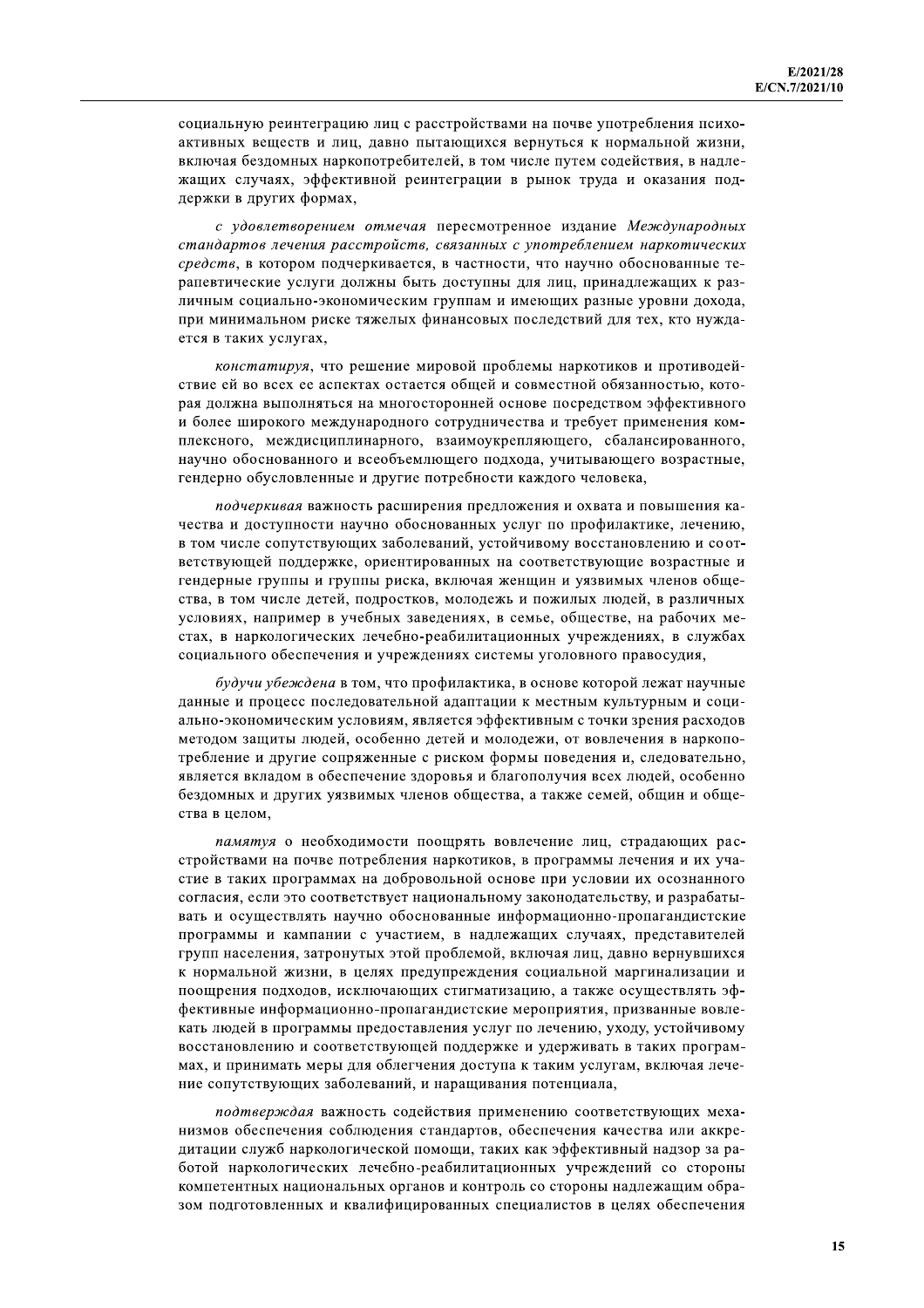надлежащего качества служб наркологической помощи, устойчивого восстановления и соответствующей поддержки и реабилитации, для содействия постоянному совершенствованию таких служб и предупреждения любых возможных актов жестокого, бесчеловечного или унижающего достоинство обращения и наказания в соответствии с внутренним законодательством и применимыми нормами международного права,

сознавая необходимость применения комплексного подхода к разработке, внедрению, мониторингу и оценке услуг наркологического профиля по профилактике, лечению, устойчивому восстановлению и соответствующей поддержке, в том числе путем укрепления партнерских отношений и сотрудничества между национальными органами, в частности в области здравоохранения, образования, социальной защиты, правосудия и правоприменения, а также между государственными ведомствами и, в надлежащих случаях, другими соответствующими заинтересованными сторонами, включая научные круги, научное сообщество, частный сектор, гражданское общество, группы населения, затронутые этой проблемой, и соответствующие региональные, международные и неправительственные организации, с учетом конкретных национальных условий,

подчеркивая важность обеспечения недискриминационного доступа к мерам по охране здоровья и социальному обеспечению в рамках услуг по профилактике, первичной медико-санитарной помощи и лечению, в том числе сопутствующих заболеваний, устойчивому восстановлению и соответствующей поддержке, включая услуги, предлагаемые лицам, находящимся в местах лишения свободы или предварительного заключения, которые должны соответствовать уровню услуг, предоставляемых в обществе, и в которых повышенное внимание уделяется особым потребностям, в частности, женщин, молодых людей и уязвимых членов общества, находящихся в тюрьмах, при полном уважении всех прав человека и основных свобод,

будучи глубоко обеспокоена негативным воздействием пандемии коронавирусного заболевания (COVID-19) на традиционную инфраструктуру сокращения спроса с точки зрения обеспечения профилактики, раннего вмешательства, лечения, ухода, восстановления, реабилитации и социальной реинтеграции и принятия мер, призванных свести к минимуму неблагоприятные медицинские и социальные последствия, по крайней мере на уровне, который существовал до пандемии COVID-19,

рекомендует государствам-членам продолжать разработку и внедре- $\mathbf{1}$ ние научно обоснованных, качественных, приемлемых в ценовом отношении и комплексных услуг наркологического профиля по профилактике, лечению, в том числе в отношении сопутствующих заболеваний, уходу, устойчивому восстановлению и соответствующей поддержке, рассматривать возможность принятия мер, направленных на сведение к минимуму пагубных последствий злоупотребления наркотиками для здоровья населения и его социальных последствий, в соответствии с пересмотренными изданиями Международных стандартов по профилактике употребления наркотиков и Международных стандартов лечения расстройств, связанных с употреблением наркотических средств, и продолжать мониторинг и оценку этих стратегий и услуг в соответствии с национальным законодательством, с тем чтобы обеспечивать в соответствующих случаях охрану здоровья и безопасности, благосостояние и благополучие отдельных лиц, семей и уязвимых членов общества для предупреждения их социальной маргинализации, а также общин и общества в целом, уделяя особое внимание женщинам, детям и молодежи и учитывая конкретные возрастные и гендерно обусловленные потребности, при полном уважении всех прав человека и основных свобод и достоинства, присущего всем людям;

 $2.$ предлагает государствам-членам налаживать и укреплять сотрудничество и обмен информацией между национальными органами, в частности в области здравоохранения, образования, социальной защиты, правосудия и охраны правопорядка, а также взаимодействовать с академическим и научным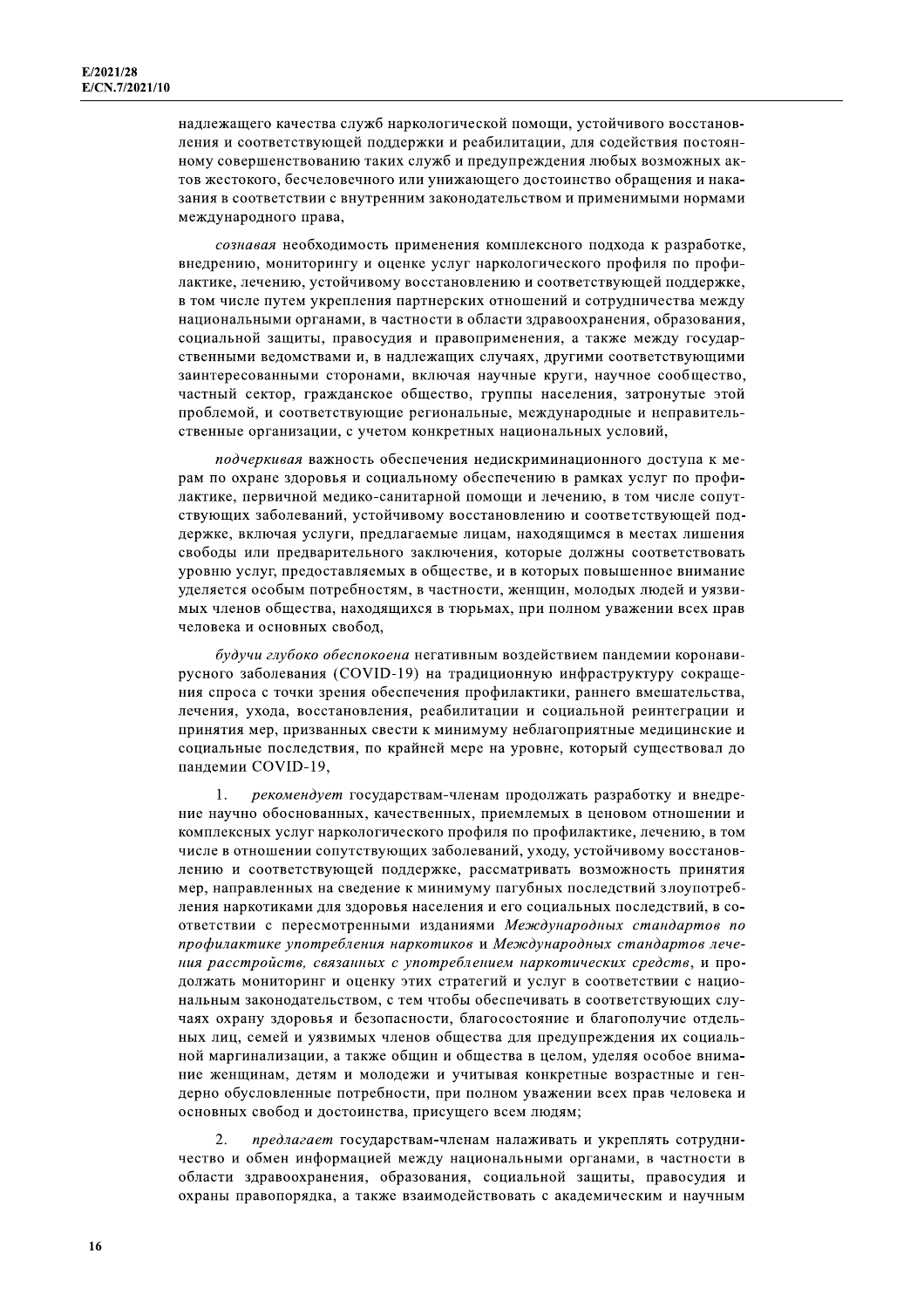сообществом, частным сектором, гражданским обществом, затронутыми группами населения и соответствующими международными, региональными и неправительственными организациями и в надлежащих случаях принимать во внимание предоставляемую ими информацию с целью разработки и внедрения научно обоснованных, качественных, приемлемых в ценовом отношении и комплексных услуг наркологического профиля по профилактике, лечению, уходу, устойчивому восстановлению и соответствующей поддержке;

рекомендует государствам-членам разработать механизмы обеспече-3. ния качества услуг наркологического профиля по профилактике, лечению, в том числе в отношении сопутствующих заболеваний, устойчивому восстановлению и соответствующей поддержке, в частности, путем установления эффективного надзора за работой наркологических лечебно-реабилитационных учреждений со стороны компетентных национальных органов, в том числе для предупреждения любых возможных актов жестокого, бесчеловечного или унижающего достоинство обращения и наказания, в соответствии с внутренним законодательством и применимыми нормами международного права;

рекомендует также государствам-членам поддерживать и принимать в рамках системы уголовного правосудия эффективные ответные меры для привлечения к ответственности лиц, совершивших наркопреступления, которые обеспечивают правовые гарантии и надлежащие меры защиты в рамках уголовного судопроизводства, включая практические меры для обеспечения соблюдения запрета в отношении произвольного ареста и задержания, а также применения пыток и других жестоких, бесчеловечных, унижающих достоинство форм обращения или наказания и для ликвидации безнаказанности согласно соответствующим применимым нормам международного права и с учетом стандартов и норм Организации Объединенных Наций в области предупреждения преступности и уголовного правосудия и обеспечивать получение своевременного доступа к средствам правовой помощи и соблюдение права на справедливое судебное разбирательство;

5. рекомендует далее государствам-членам в соответствии с внутренним законодательством и применимыми нормами международного права на добровольной основе поощрять, улучшать и облегчать доступ к научно обоснованным, качественным, приемлемым в ценовом отношении и комплексным услугам наркологического профиля по профилактике, лечению, в том числе в отношении сопутствующих заболеваний, уходу, устойчивому восстановлению и соответствующей поддержке и поощрять применение подходов, исключающих стигматизацию, с целью уменьшения количества любых возможных случаев дискриминации, исключения или предвзятости;

6 настоятельно призывает государства-члены обеспечивать наличие контролируемых веществ и доступа к ним для медицинских и научных целей, не допуская при этом их утечки;

 $7<sup>1</sup>$ рекомендует государствам-членам предусмотреть надлежащую, всестороннюю, непрерывную и основанную на фактических данных подготовку кадров, расширять профессиональные знания и навыки и повышать квалификацию медицинских и социальных работников и других соответствующих специалистов, работающих в сфере оказания услуг наркологического профиля по профилактике, лечению, в том числе в отношении сопутствующих заболеваний, устойчивому восстановлению и соответствующей поддержке, на различных уровнях образования, в том числе в учебных программах вузов и программах непрерывного образования, с тем чтобы гарантировать качество и эффективность наркологических лечебно-профилактических служб и поощрять применение подходов, исключающих стигматизацию, для обеспечения доступности услуг по охране здоровья, уходу и социальному обеспечению для лиц, употребляющих наркотики, и доступа к этим услугам и чтобы эти специалисты продолжали выполнять свои обязанности, соблюдая этические нормы и практикуя уважительное и непредвзятое отношение;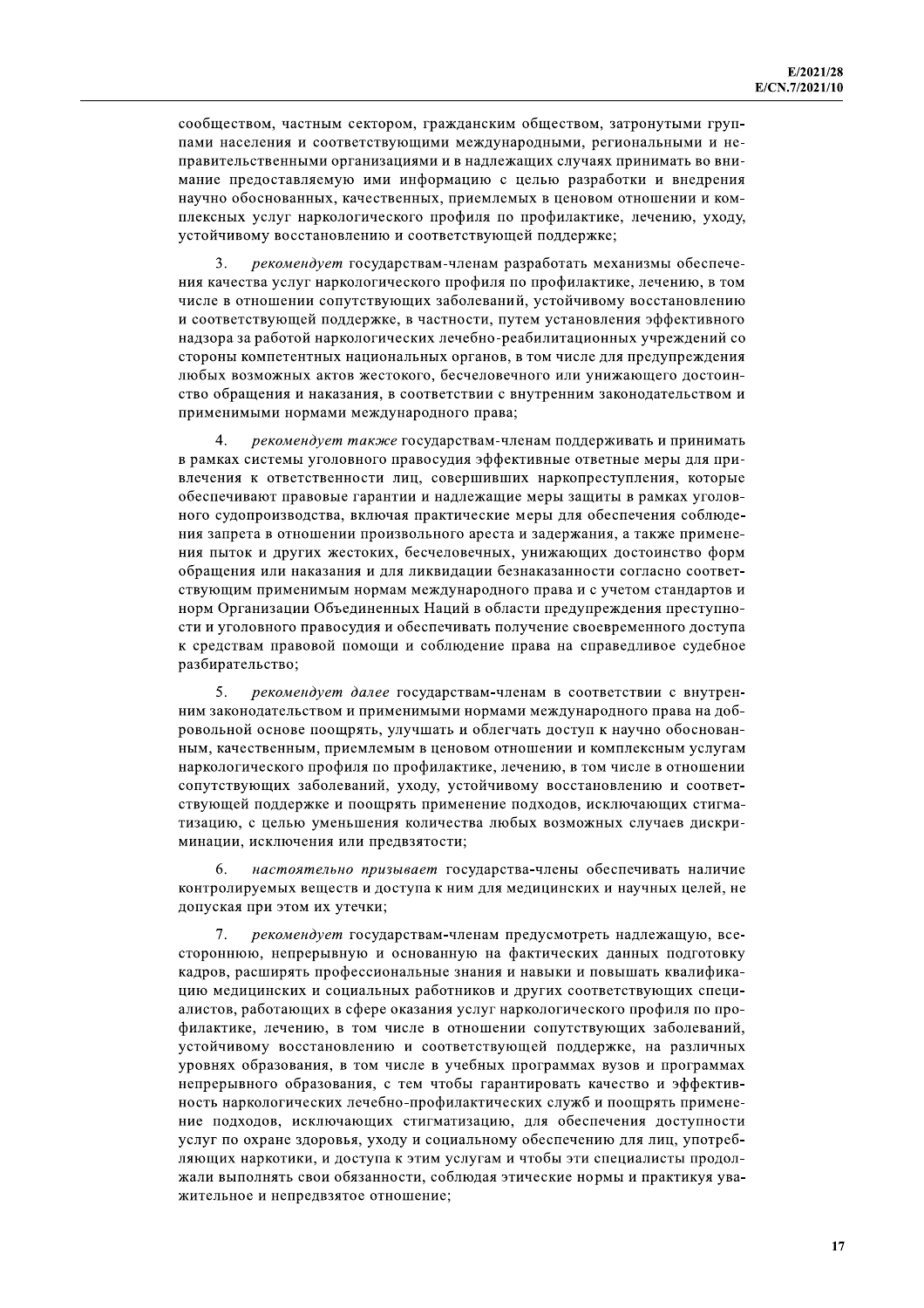8. отмечает роль сотрудников правоохранительных органов в поддержке служб по профилактике употребления наркотиков в соответствии с Международными стандартами лечения расстройств, связанных с употреблением наркотических средств, совместно разработанными Управлением Организации Объединенных Наций по наркотикам и преступности и Всемирной организацией здравоохранения, и рекомендует государствам-членам организовывать для сотрудников этих органов надлежащую, основанную на фактических данных подготовку, расширять их профессиональные знания и навыки и повышать их квалификацию по указанным вопросам;

 $\mathbf{Q}$ предлагает государствам-членам рассмотреть, в соответствии с их национальным законодательством, вопрос о привлечении сотрудников правоохранительных органов к тому, чтобы убеждать наркопотребителей добровольно обращаться за услугами по лечению, уходу, реабилитации, устойчивому восстановлению и соответствующей поддержке путем оказания им необходимой помощи и содействия и рекомендует государствам-членам организовывать для сотрудников этих органов надлежащую, основанную на фактических данных подготовку, расширять их профессиональные знания и навыки и повышать их квалификацию по указанным вопросам;

10. предлагает также государствам-членам обмениваться, в том числе через Комиссию, информацией, примерами успешной практики и опытом в области разработки, внедрения, мониторинга и оценки услуг наркологического профиля по профилактике, лечению, устойчивому восстановлению и соответствующей поддержке, с тем чтобы содействовать международному сотрудничеству в этой сфере и дальнейшей разработке качественных, приемлемых в ценовом отношении, научно обоснованных и комплексных услуг наркологического профиля по профилактике, лечению, устойчивому восстановлению и соответствующей поддержке, и призывает Управление Организации Объединенных Наций по наркотикам и преступности содействовать такому обмену, а также продолжать и при необходимости расширять сотрудничество с Всемирной организацией здравоохранения, другими соответствующими структурами Организации Объединенных Наций, международными и региональными организациями согласно их мандатам, в том числе по линии совместных программ и партнерских объединений;

11. призывает государства-члены принимать во внимание возрастные и гендерные факторы на всех этапах разработки, внедрения, мониторинга и оценки услуг наркологического профиля по профилактике, лечению, устойчивому восстановлению и соответствующей поддержке, с тем чтобы обеспечить их качество, всеохватность, безопасность и эффективность, и принимать меры к тому, чтобы указанные услуги в соответствующих случаях учитывали различные потребности всех лиц, которым могли бы помочь такие услуги и меры, в частности женщин и девочек, и обстоятельства, в которых эти лица находятся;

12. рекомендует также государствам-членам поощрять, улучшать и облегчать в рамках своих систем основного медицинского обслуживания недискриминационный доступ к услугам по охране здоровья, уходу и социальному обеспечению в области профилактики, первичной медико-санитарной помощи, лечения, в том числе в отношении сопутствующих заболеваний, устойчивого восстановления и соответствующей поддержки, в том числе к услугам, предназначенным для лиц, находящихся в тюремном или предварительном заключении, которые должны соответствовать уровню услуг, предоставляемых в обществе, уделяя особое внимание конкретным потребностям, в частности, женщин, молодежи и уязвимых членов общества, а также рассмотреть вопрос о том, чтобы в соответствующих случаях, связанных с мелкими правонарушениями, применять в отношении правонарушителей в качестве альтернатив осуждению или наказанию либо в дополнение к ним такие меры, как лечение, перевоспитание, последующее наблюдение за ними, восстановление трудоспособности или социальная реинтеграция, в соответствии с тремя международными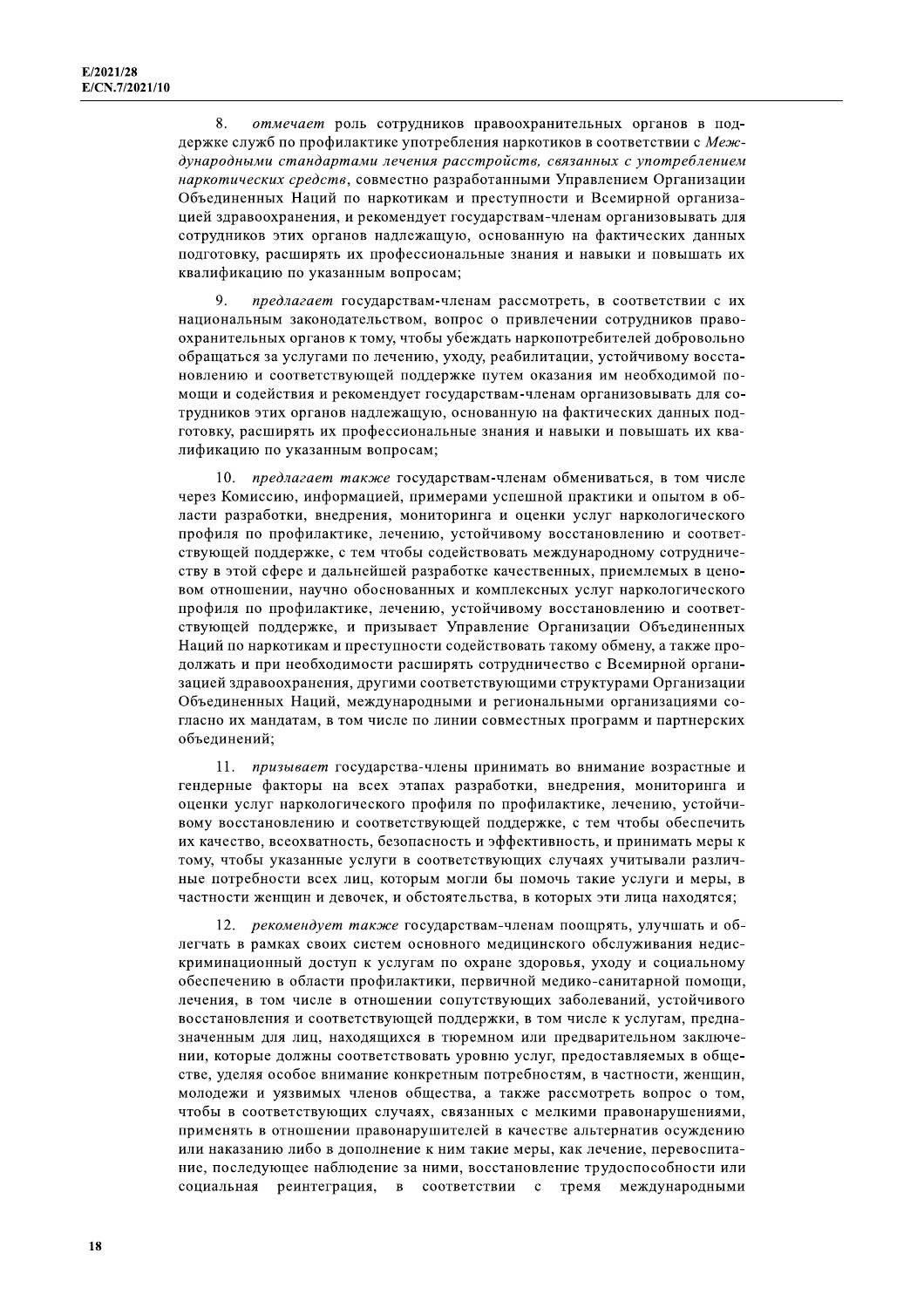конвенциями о контроле над наркотиками и с должным учетом национальных конституционных, правовых и административных систем;

13. рекомендует далее государствам-членам с учетом национального законодательства поощрять, улучшать и облегчать предоставление и доступность научно обоснованных, качественных, приемлемых в ценовом отношении и комплексных услуг наркологического профиля по профилактике, лечению, уходу, устойчивому восстановлению и соответствующей поддержке, а также инициатив по устранению пагубных последствий наркопотребления, в том числе во время пандемии коронавирусного заболевания (COVID-19), по крайней мере на уровне, который существовал до пандемии COVID-19, и в рамках своих систем основного медицинского обслуживания наращивать потенциал оказания медицинских и социальных услуг в области профилактики, первичной медико-санитарной помощи, лечения, в том числе в отношении сопутствующих заболеваний, устойчивого восстановления и соответствующей поддержки, в том числе рассматривая возможность налаживания и укрепления партнерских связей с гражданским обществом, частным сектором и другими соответствующими заинтересованными сторонами;

14. приветствует прилагаемые государствами-членами усилия по обеспечению доступности научно обоснованных, качественных, приемлемых в ценовом отношении и комплексных услуг по профилактике, лечению, устойчивому восстановлению и соответствующей поддержке во время пандемии COVID-19 за счет применения инновационных подходов, например, платформ и процедур электронного здравоохранения, предназначенных для профилактики злоупотребления наркотиками, лекарственного обеспечения и оказания консультативной помощи, включая телемедицину, и рекомендует государствам-членам собирать и предоставлять информацию об эффективности таких мер и наилучших подходах к их осуществлению;

15. просит Управление Организации Объединенных Наций по наркотикам и преступности во взаимодействии с другими соответствующими структурами Организации Объединенных Наций, международными и региональными организациями, согласно их мандатам, во взаимодействии с гражданским обществом, затронутыми группами населения и другими соответствующими заинтересованными сторонами и при наличии внебюджетных ресурсов подготовить всеобъемлющий доклад о качестве услуг наркологического профиля по профилактике, лечению, устойчивому восстановлению и соответствующей поддержке, а также других мер по охране здоровья в соответствии с Международными стандартами по профилактике употребления наркотиков и Международными стандартами лечения расстройств, связанных с употреблением наркотических средств, разработанными Управлением Организации Объединенных Наций по наркотикам и преступности и Всемирной организацией здравоохранения, с тем чтобы обеспечить постоянное совершенствование таких услуг и изучить возможную взаимосвязь между наркопотреблением и преступностью, охраной здоровья и социально-экономическими факторами;

16. просит также Управление Организации Объединенных Наций по наркотикам и преступности при наличии внебюджетных ресурсов, во взаимодействии с другими соответствующими структурами Организации Объединенных Наций и соответствующими международными и региональными организациями согласно их мандатам и в сотрудничестве с гражданским обществом и другими соответствующими заинтересованными сторонами оказывать государствам-членам, по их просьбе, содействие в разработке и проведении научно обоснованных кампаний по информированию общественности о научно обоснованных услугах наркологического профиля по профилактике, лечению, устойчивому восстановлению и соответствующей поддержке в соответствии с Международными стандартами по профилактике потребления наркотиков и Международными стандартами лечения расстройств, связанных с употреблением наркотических средств, с целью обеспечения более широкой известности и доступности таких услуг для населения;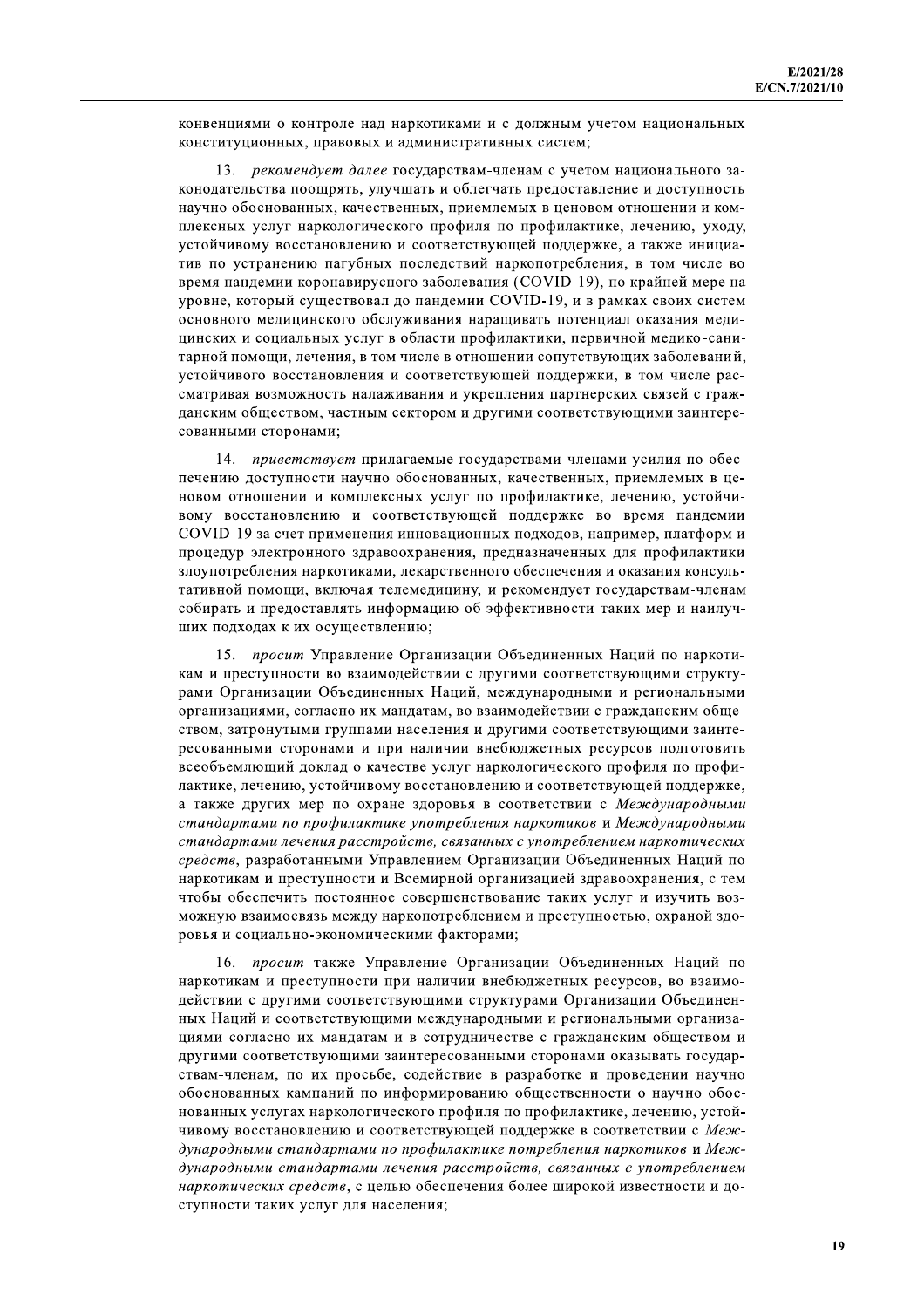17. просит далее Управление Организации Объединенных Наций по наркотикам и преступности при наличии внебюджетных ресурсов продолжать оказывать государствам-членам, особенно развивающимся странам, по их просьбе, техническую помощь в разработке, предоставлении, мониторинге и оценке научно обоснованных, качественных, приемлемых в ценовом отношении и комплексных услуг наркологического профиля по профилактике, лечению, устойчивому восстановлению и соответствующей поддержке;

18. призывает Управление Организации Объединенных Наций по наркотикам и преступности продолжать и в надлежащих случаях расширять сотрудничество со Всемирной организацией здравоохранения, другими соответствующими структурами Организации Объединенных Наций и соответствующими международными и региональными структурами и организациями, согласно их мандатам, в частности в рамках совместных программ и партнерских проектов;

19. рекомендует государствам-членам рассмотреть возможность оказания по запросу технической помощи для этих целей по двусторонним и многосторонним каналам;

20. просит Директора-исполнителя Управления Организации Объединенных Наций по наркотикам и преступности представить Комиссии на ее шестьдесят шестой сессии доклад об осуществлении настоящей резолюции;

21. предлагает государствам-членам и другим донорам предоставить внебюджетные ресурсы на эти цели в соответствии с правилами и процедурами Организации Объединенных Наций.

### Резолюция 64/4

# Совершенствование сбора данных о вредных последствиях немедицинского употребления лекарственных препаратов, содержащих наркотические средства, психотропные или новые психоактивные вещества, и подходов к их преодолению

### Комиссия по наркотическим средствам,

подтверждая свою приверженность целям и задачам, сформулированным в Единой конвенции о наркотических средствах 1961 года с поправками, внесенными в нее в соответствии с Протоколом 1972 года<sup>25</sup>, Конвенции о психотропных веществах 1971 года<sup>26</sup> и Конвенции Организации Объединенных Наций о борьбе против незаконного оборота наркотических средств и психотропных веществ 1988 года<sup>27</sup>, в которых государства-участники выражают озабоченность здоровьем и благополучием человечества,

напоминая о принятой в 2019 году Декларации министров об активизации наших действий на национальном, региональном и международном уровнях в целях ускорения выполнения наших совместных обязательств по решению мировой проблемы наркотиков и борьбе с ней<sup>28</sup>, в которой государства-члены с обеспокоенностью отметили сохраняющиеся и новые угрозы, связанные с мировой проблемой наркотиков, включая в том числе то, что вредные последствия и риски для здоровья, связанные с употреблением новых психоактивных веществ, достигли тревожного уровня, что синтетические опиоиды и употребление лекарственных средств в немедицинских целях представляют растущую угрозу для здоровья и безопасности населения, а также ставят сложные задачи научного и нормативно-правового характера, в том числе связанные с

<sup>&</sup>lt;sup>25</sup> United Nations, *Treaty Series*, vol. 976, No. 14152.

<sup>&</sup>lt;sup>26</sup> Ibid., vol. 1019, No. 14956.

<sup>&</sup>lt;sup>27</sup> Ibid., vol. 1582, No. 27627.

<sup>&</sup>lt;sup>28</sup> См. Официальные отчеты Экономического и Социального Совета, 2019 год, Дополнение № 8 (Е/2019/28), гл. I, разд. В.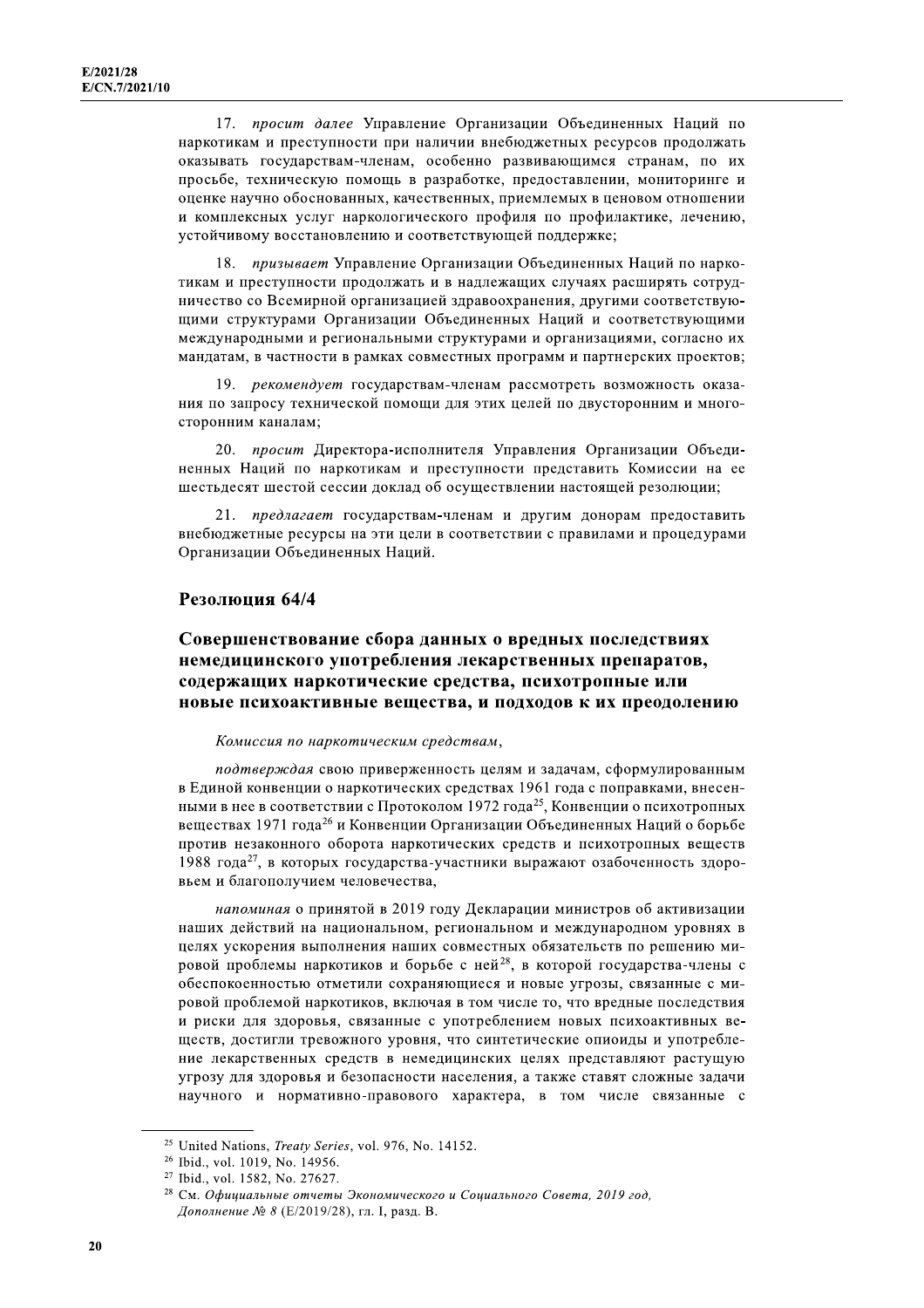определением списочного статуса веществ, и что географический охват и положение дел с наличием достоверных данных о различных аспектах мировой проблемы наркотиков нуждаются в улучшении,

напоминая также обо всех обязательствах, касающихся обеспечения наличия контролируемых веществ и доступа к ним для медицинских и научных целей и решения проблем, создаваемых немедицинским употреблением или ненадлежащим использованием лекарственных препаратов, содержащих наркотические средства, психотропные или новые психоактивные вещества, которые закреплены в принятых в 2009 году Политической декларации и Плане действий по налаживанию международного сотрудничества в целях выработки комплексной и сбалансированной стратегии борьбы с мировой проблемой наркотиков<sup>29</sup>, Совместном заявлении министров по обзору хода осуществления государствамичленами Политической декларации и Плана действий, проведенному на высоком уровне Комиссией по наркотическим средствам в 2014 году<sup>30</sup>, и заключительном документе тридцатой специальной сессии Генеральной Ассамблеи под названием «Наша общая приверженность эффективному решению мировой проблемы наркотиков и борьбе с ней»<sup>31</sup>,

напоминая далее о том, что в Декларации министров об активизации наших действий на национальном, региональном и международном уровнях в целях ускорения выполнения наших совместных обязательств по решению мировой проблемы наркотиков и борьбе с ней государства-члены обязались поддерживать и совершенствовать сбор, анализ и совместное использование качественных и сопоставимых данных, в частности посредством целенаправленного, эффективного и устойчивого создания потенциала, в тесном сотрудничестве с Международным комитетом по контролю над наркотиками, Всемирной организацией здравоохранения, а также Управлением Организации Объединенных Наций по наркотикам и преступности и другими соответствующими партнерами, в том числе посредством сотрудничества между Комиссией по наркотическим средствам и Статистической комиссией, с целью укрепления национального потенциала в области сбора данных для повышения доли респондентов и расширения географического и тематического охвата данных, представляемых в соответствии со всеми обязательствами.

принимая к сведению подготовленный Управлением Организации Объединенных Наций по наркотикам и преступности Всемирный доклад о наркотиках за 2020 год<sup>32</sup>, в котором сообщается, что немедицинское употребление лекарственных средств и других синтетических опиоидов вызывает серьезную озабоченность в некоторых регионах, поскольку их употребление приводит к тяжелым последствиям для здоровья, и отмечая, что увеличение нагрузки на общественное здравоохранение вследствие немедицинского употребления лекарственных средств, получившего распространение в некоторых регионах, требует сбалансированной политики на национальном уровне, которая обеспечивала бы доступ к лекарственным средствам, например для обезболивания или паллиативной терапии, и при этом предотвращала бы развитие рынка таких лекарственных средств, реализуемых для немедицинского употребления.

отмечая, что, согласно докладу Международного комитета по контролю над наркотиками за 2019 год<sup>33</sup>, хотя количество поступающих из разных стран мира сообщений о немедицинском использовании синтетических опиоидов достигло беспрецедентного уровня, в разных регионах эта проблема проявляется по-разному и затрагивает как вещества, находящиеся под международным

<sup>&</sup>lt;sup>29</sup> См. E/2009/28-E/CN.7/2009/12, гл. I, разд. С.

<sup>&</sup>lt;sup>30</sup> См. Официальные отчеты Экономического и Социального Совета, 2014 год, Дополнение № 8 (Е/2014/28), гл. I, разд. С.

<sup>&</sup>lt;sup>31</sup> Резолюция S-30/1 Генеральной Ассамблеи, приложение.

<sup>&</sup>lt;sup>32</sup> United Nations publication, 2020.

<sup>&</sup>lt;sup>33</sup> E/INCB/2019/1.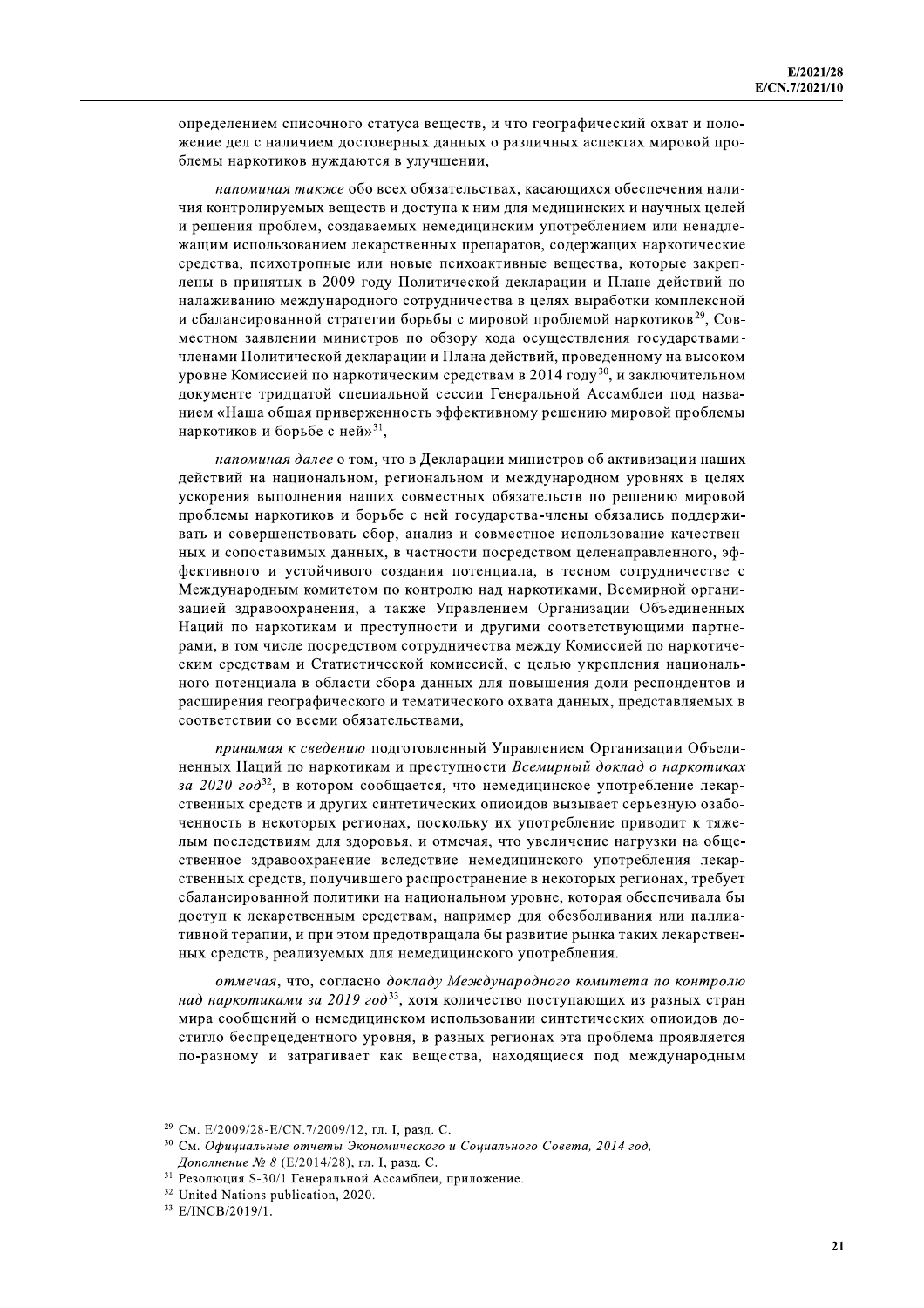контролем, такие как фентанил и его аналоги, так и вещества, не подпадающие под международный контроль, например трамадол,

отмечая также, что, как указано в докладе Международного комитета по контролю над наркотиками за 2020 год<sup>34</sup>, незаконное изготовление, потребление и оборот синтетических опиоидов немедицинского назначения и новых психоактивных веществ по-прежнему представляют серьезную проблему для международных усилий в области контроля над наркотиками,

отмечая далее, что Международный комитет по контролю над наркотиками в своем ежегодном докладе за 2020 год выразил обеспокоенность сообщениями о наблюдающихся в некоторых странах перебоях с лекарственными средствами, содержащими такие контролируемые вещества, как фентанил и мидазолам, вызванных главным образом увеличением потребности в обезболивании и седации пациентов с коронавирусной болезнью (COVID-19), поступивших в отделения интенсивной терапии, и что Комитет призвал правительства продолжать тесно сотрудничать друг с другом и с Комитетом в целях обеспечения глобальной доступности лекарственных средств, содержащих контролируемые вещества, особенно для тех, кто в наибольшей степени в них нуждается во время чрезвычайных ситуаций,

сознавая возможное влияние пандемии COVID-19 на организацию и совершенствование сбора данных о новых вызовах и тенденциях, связанных с наркотиками, в том числе о вредных последствиях немедицинского употребления лекарственных препаратов, содержащих наркотические средства, психотропные или новые психоактивные вещества.

ссылаясь на свою резолюцию 62/4 от 22 марта 2019 года, в которой она вновь подтвердила, что международные конвенции о контроле над наркотиками направлены на достижение баланса между обеспечением доступа к наркотическим средствам и психотропным веществам, находящимся под международным контролем, и их наличием для медицинских и научных целей и предотвращением их утечки и неправомерного использования, и признавая, что применение наркотических средств в медицине необходимо для облегчения боли и страданий людей,

будучи твердо намерена активизировать работу на национальном, региональном и международном уровнях с целью противодействия вызовам, создаваемым немедицинским употреблением лекарственных препаратов, содержащих наркотические средства, психотропные или новые психоактивные вещества, и подчеркивая важность сбора данных и научно обоснованной аналитической работы, расширения сетей обмена информацией и раннего предупреждения, а также выработки надлежащих моделей законодательного и нормативного регулирования, профилактики и лечения на национальном уровне,

выражая серьезную обеспокоенность тем, что немедицинское употребление лекарственных препаратов, содержащих наркотические средства, психотропные или новые психоактивные вещества, в частности синтетические опиоиды, и их незаконное изготовление, утечка и оборот особенно затрудняют международному сообществу решение задачи обеспечения здоровья, безопасности и благополучия всего человечества, и подтверждая свою решимость предупреждать немедицинское употребление таких наркотиков, обеспечивать соответствующее лечение, добиваться сведения к минимуму пагубных последствий злоупотребления наркотиками для здоровья людей и для общества, а также предупреждать и пресекать их незаконное производство, изготовление, утечку и оборот,

ссылаясь на свою резолюцию 61/8 от 16 марта 2018 года о расширении и укреплении международного и регионального сотрудничества и национальных усилий, направленных на устранение международных угроз, создаваемых

<sup>&</sup>lt;sup>34</sup> E/INCB/2020/1.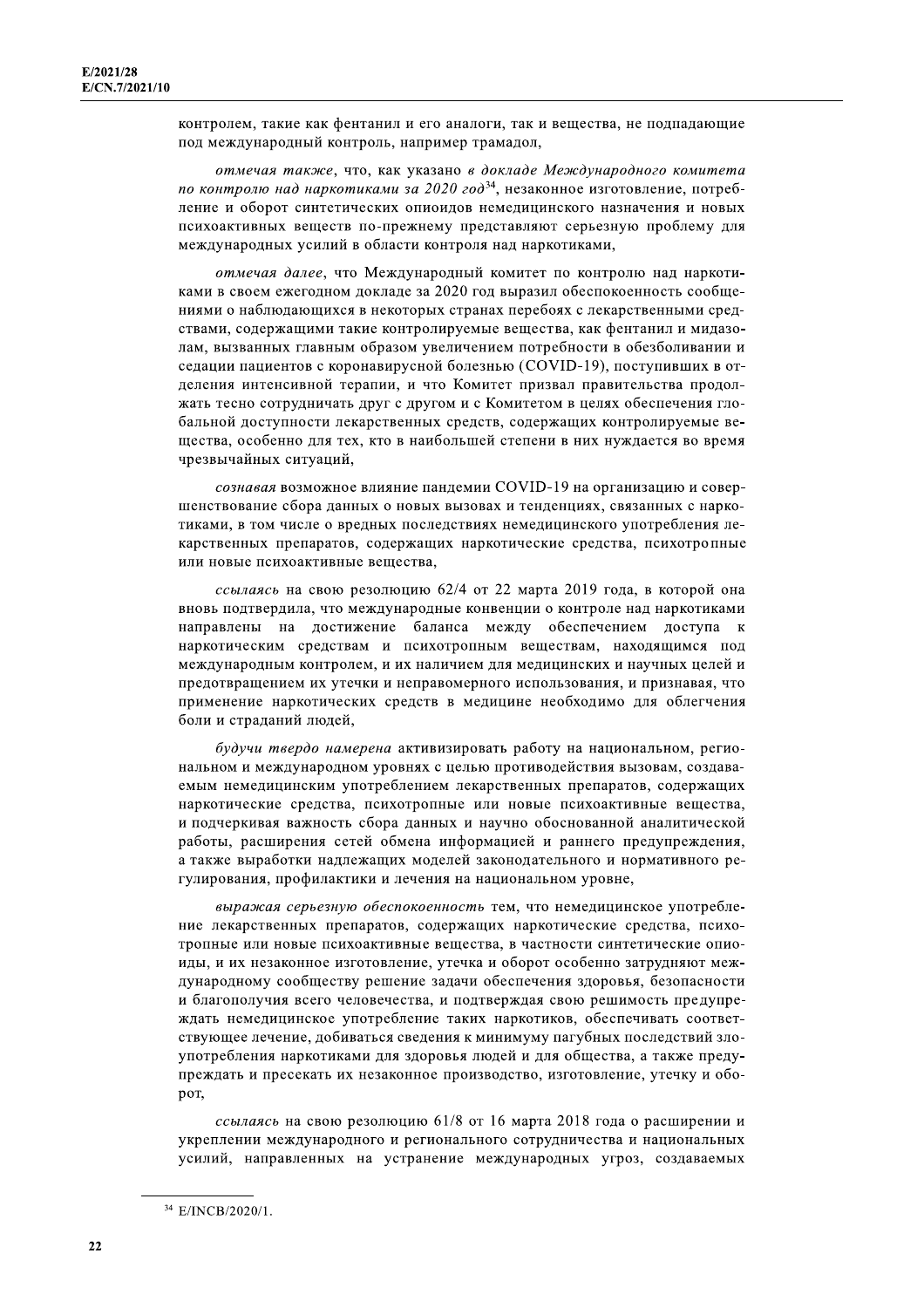употреблением синтетических опиоидов в немедицинских целях, в которой она призвала государства-члены изучать инновационные подходы для более эффективного устранения любой угрозы, создаваемой употреблением синтетических опиоидов в немедицинских целях, путем привлечения всех соответствующих секторов, такие как расширение национальных, региональных и международных механизмов контроля над синтетическими опиоидами и их прекурсорами, укрепление систем здравоохранения и наращивание потенциала сотрудников правоохранительных органов и системы здравоохранения для решения этой проблемы.

ссылаясь также на свою резолюцию 58/9 от 17 марта 2014 года об укреплении роли лабораторий по анализу наркотиков во всем мире и подтверждении важности качества анализа и результатов исследований таких лабораторий,

сознавая, что повышение качества данных о наркозависимости и рисках для здоровья людей, связанных с немедицинским употреблением лекарственных препаратов, содержащих наркотические средства, психотропные или новые психоактивные вещества, будет способствовать разработке на национальном, региональном и международном уровнях научно обоснованных стратегий решения этих проблем, в том числе, в надлежащих случаях, путем применения национальных мер контроля к веществам, не подлежащим контролю на международном уровне,

подчеркивая важность описания в ежегодном Всемирном докладе о наркотиках сохраняющихся и новых тенденций в мировой проблеме наркотиков и связанных с ней вызовов и их возможного влияния на содержание политики,

признавая, что Управление Организации Объединенных Наций по наркотикам и преступности, а также Международный комитет по контролю над наркотиками и Всемирная организация здравоохранения согласно возложенным на них международными договорами полномочиям играют важную роль в содействии принятию обоснованных решений о списочном статусе наиболее часто встречающихся, распространенных и вредных веществ, включая синтетические наркотики и новые психоактивные вещества, прекурсоры, химические вещества и растворители, и обеспечении их доступности для использования в медицинских и научных целях,

приветствуя тот факт, что тематические обсуждения в ходе шестьдесят третьей сессии Комиссии по наркотическим средствам, прошедшие 19-21 октября 2020 года, были посвящены вопросу выполнения всех обязательств в области наркополитики во исполнение положений Декларации министров 2019 года об активизации наших действий на национальном, региональном и международном уровнях в целях ускорения выполнения наших совместных обязательств по решению мировой проблемы наркотиков и борьбе с ней,

призывает государства-члены активизировать усилия по сбору дан- $\mathbf{1}$ . ных о вредных последствиях немедицинского употребления лекарственных препаратов, содержащих наркотические средства, психотропные или новые психоактивные вешества:

 $\mathcal{D}$ напоминает, что на совещании межправительственной группы экспертов по международной проблеме, вызванной употреблением синтетических опиоидов в немедицинских целях, проведенном Управлением Организации Объединенных Наций по наркотикам и преступности в Вене 3 и 4 декабря 2018 года совместно с Международным комитетом по контролю над наркотиками и Всемирной организацией здравоохранения во исполнение резолюции 61/8 Комиссии от 16 марта 2018 года, было подчеркнуто, что одним из ключевых компонентов усилий по решению этой проблемы является солействие принятию национальных мер, которые включают всеобъемлющие, сбалансированные и научно обоснованные инициативы по сокращению спроса и предложения;

 $\mathbf{3}$ призывает государства-члены в соответствии с их национальным законодательством, а также Управление Организации Объединенных Наций по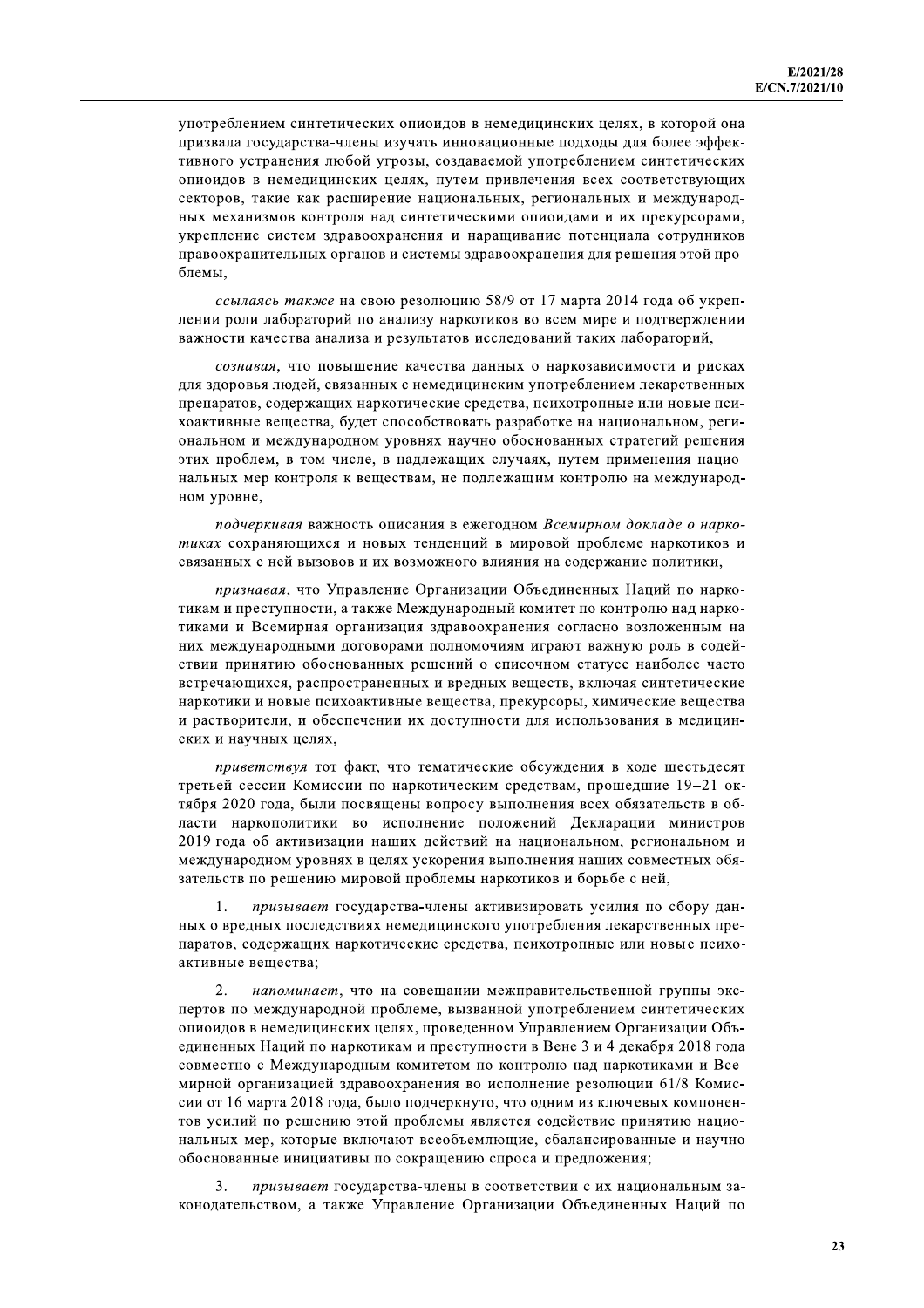наркотикам и преступности, Международный комитет по контролю над наркотиками и Всемирную организацию здравоохранения в пределах их полномочий собирать национальные данные, анализировать факты и обмениваться информацией о тенденциях немедицинского употребления, незаконного производства, утечки и незаконного оборота синтетических наркотиков, в частности синтетических опиоидов, включая фальсифицированные лекарственные препараты, содержащие наркотические средства, психотропные или новые психоактивные вешества:

 $\overline{4}$ . просит Управление Организации Объединенных Наций по наркотикам и преступности и далее оказывать государствам-членам, по их просьбе, помощь в укреплении и, в соответствующих случаях, создании потенциала в области сбора высококачественных данных о вредных последствиях немедицинского употребления лекарственных препаратов, содержащих наркотические средства, психотропные или новые психоактивные вещества, и расширять их возможности в части представления отчетности для анализа и распространения таких данных, в том числе путем оказания, по их просьбе, технической помощи в проведении национальных обследований контингента наркопотребителей и в повышении качества данных о смертности от употребления наркотиков, о лечебной помощи лицам, употребляющим лекарственные препараты, содержащие наркотические средства, психотропные или новые психоактивные вещества, и о причинах, побуждающих людей употреблять эти лекарственные препараты в немедицинских целях, с тем чтобы усовершенствовать подходы к решению этих проблем:

5. предлагает государствам-членам добровольно представлять Управлению Организации Объединенных Наций по наркотикам и преступности информацию о немедицинском употреблении лекарственных препаратов, содержащих наркотические средства, психотропные или новые психоактивные вещества, например сведения об их немедицинском употреблении и рисках для здоровья, если таковые установлены, а также, в соответствующих случаях, о каналах утечки и схемах незаконного оборота, с тем чтобы Управление могло оказывать государствам-членам, по их просьбе, помощь и тесно сотрудничать с ними в решении этих проблем;

6. призывает Управление Организации Объединенных Наций по наркотикам и преступности совместно с Международным комитетом по контролю над наркотиками и Всемирной организацией здравоохранения в рамках их действующих мандатов и имеющихся ресурсов продолжать проводить дискуссии на уровне экспертов по вопросу о разработке эффективных методов сбора высококачественных данных по этой международной проблеме, в том числе о вредных последствиях немедицинского употребления лекарственных препаратов, содержащих наркотические средства, психотропные или новые психоактивные вещества, а также о подходах к решению проблемы немедицинского употребления этих лекарственных препаратов, обеспечивая при этом их наличие и доступность для использования в медицинских и научных целях;

призывает Управление Организации Объединенных Наций по нарко-7. тикам и преступности продолжать включать в свой ежегодный Всемирный доклад о наркотиках, в соответствующих случаях и в пределах имеющихся ресурсов, информацию о масштабах немедицинского употребления лекарственных препаратов, содержащих наркотические средства, психотропные или новые психоактивные вещества, и предлагает государствам-членам представлять для этого соответствующую информацию в вопроснике к ежегодным докладам;

 $\mathbf{R}$ призывает Международный комитет по контролю над наркотиками продолжать разрабатывать в тесном сотрудничестве с Управлением Организации Объединенных Наций по наркотикам и преступности и Всемирной организацией здравоохранения, в рамках их действующих мандатов и имеющихся ресурсов, руководство для оказания государствам-членам помощи в установлении эффективной практики сбора актуальных и согласованных данных,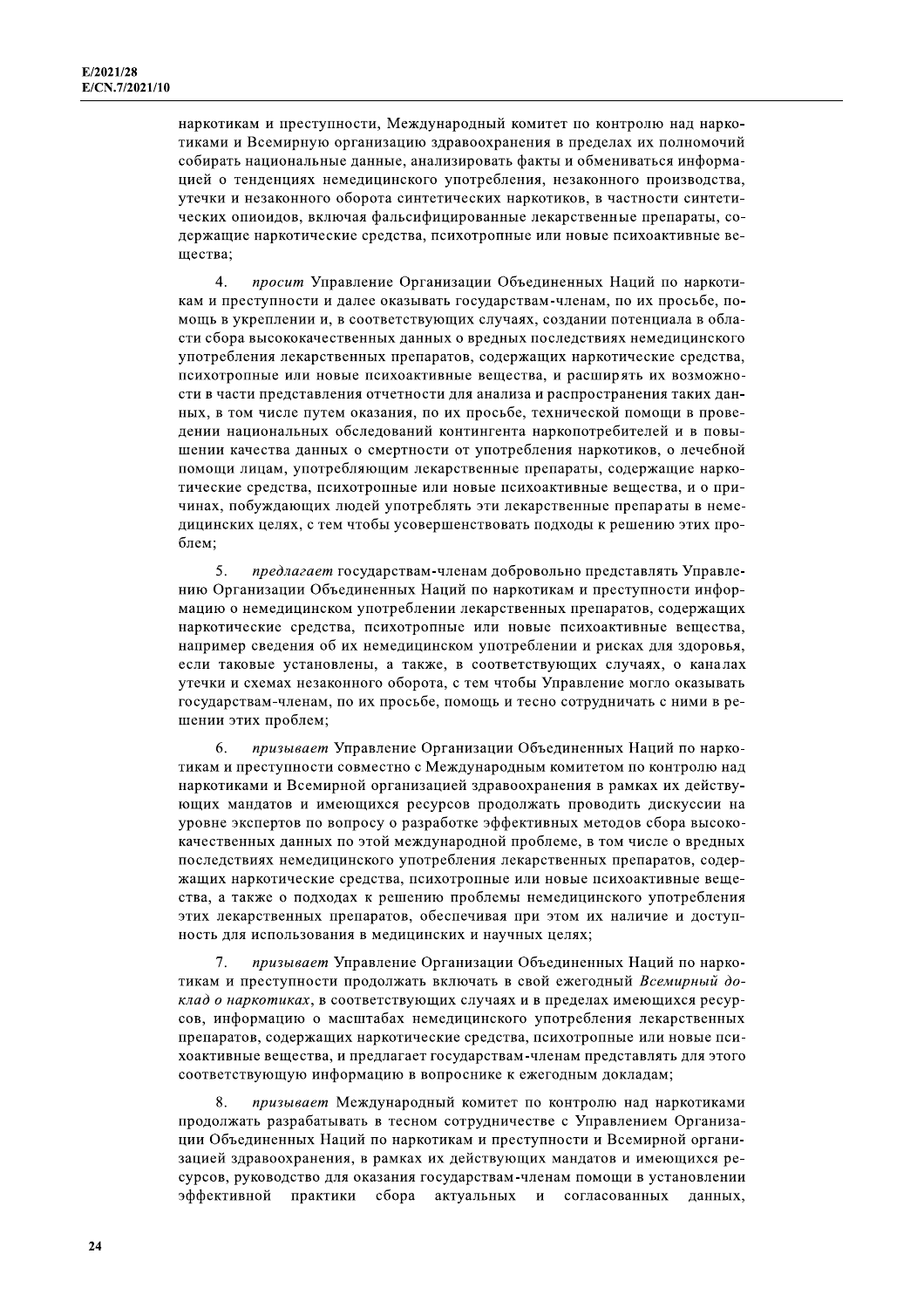позволяющих правильно исчислять и оценивать потребности в находящихся под международным контролем веществах для использования в медицинских и научных целях;

9. призывает Управление Организации Объединенных Наций по наркотикам и преступности совместно с Международным комитетом по контролю над наркотиками и Всемирной организацией здравоохранения, в рамках их действующих мандатов, продолжать работу над комплектом материалов Организации Объединенных Наций по синтетическим наркотикам, с тем чтобы дополнить его информацией и материалами, касающимися сбора данных о вредных последствиях немедицинского употребления лекарственных препаратов, содержащих наркотические средства, психотропные или новые психоактивные вещества, и способствовать практическому использованию и распространению информации о предусмотренных в нем мероприятиях путем ее включения, в надлежащих случаях, в свои программы технической помощи и создания потенциала;

10. рекомендует государствам-членам совершенствовать эффективные, комплексные и научно обоснованные инициативы по сокращению спроса, охватывающие профилактику, раннее вмешательство, лечение, уход, восстановление, реабилитацию и социальную реинтеграцию и исключающие дискриминацию, а также, в соответствии с национальным законодательством, инициативы и меры, направленные на сведение к минимуму пагубных последствий злоупотребления наркотиками, включая немедицинское употребление лекарственных препаратов, содержащих наркотические средства, психотропные или новые психоактивные вещества, а также лекарственных препаратов, содержащих трамадол, для здоровья людей и для общества;

11. рекомендует также государствам-членам для более эффективного решения любых проблем, создаваемых немедицинским употреблением лекарственных препаратов, содержащих наркотические средства, психотропные или новые психоактивные вещества, продолжать, в соответствующих случаях, изучать с привлечением всех соответствующих секторов инновационные подходы, такие как расширение национальных и региональных механизмов контроля над регулированием лекарственных препаратов, укрепление систем здравоохранения и наращивание потенциала сотрудников правоохранительных органов и системы здравоохранения для решения этой проблемы, обеспечивая при этом наличие и доступность этих лекарственных препаратов для использования в медицинских и научных целях;

12. рекомендует далее государствам-членам поощрять использование инициатив Международного комитета по контролю над наркотиками, с тем чтобы содействовать предупреждению незаконного изготовления, утечки и оборота не включенных в списки веществ и веществ и прекурсоров, находящихся под международным контролем;

13. рекомендует Управлению Организации Объединенных Наций по наркотикам и преступности и Всемирной организации здравоохранения в рамках их мандатов и во взаимодействии с государствами-членами разрабатывать и распространять эффективные виды практики для предупреждения употребления в немедицинских целях лекарственных препаратов, содержащих наркотические средства, психотропные и новые психоактивные вещества, чтобы содействовать, в частности, рациональному использованию таких веществ в медицинских и научных целях;

14. предлагает Управлению Организации Объединенных Наций по наркотикам и преступности, Международному комитету по контролю над наркотиками, Всемирной организации здравоохранения и другим соответствующим учреждениям системы Организации Объединенных Наций, а также региональным и межправительственным организациям оптимизировать, действуя в рамках их соответствующих мандатов, национальную, региональную и международную деятельность по сбору данных и рекомендует этим организациям обмениваться между собой передовым опытом в области сбора данных в целях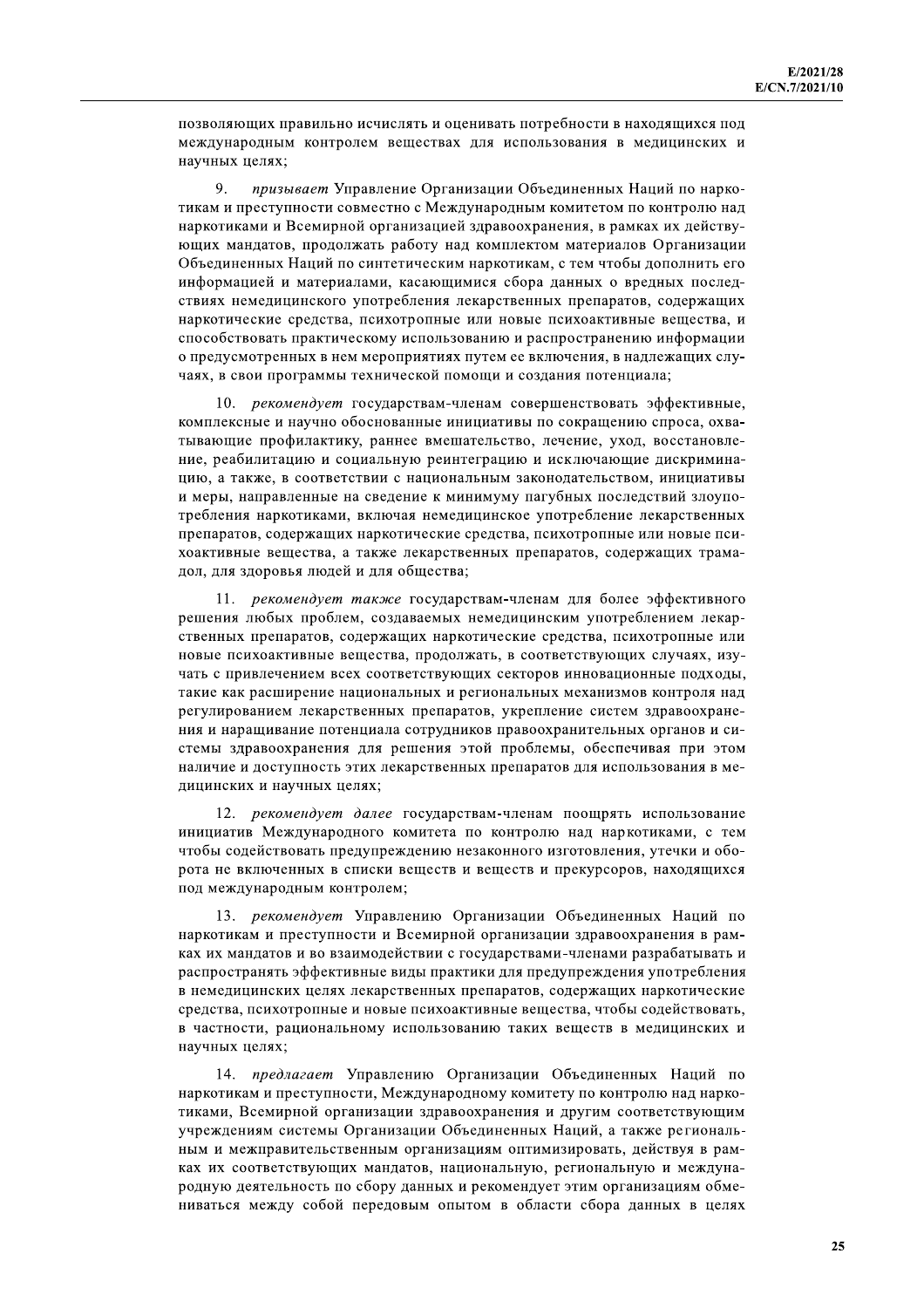совершенствования сбора, анализа и представления на глобальном уровне данных о тенденциях и принимаемых мерах по недопущению вредных последствий немедицинского употребления лекарственных препаратов, содержащих наркотические средства, психотропные или новые психоактивные вещества, и тем самым способствовать укреплению межучрежденческого сотрудничества и предупреждению дублирования в работе;

15. предлагает государствам-членам и другим донорам предоставить внебюджетные ресурсы на эти цели в соответствии с правилами и процедурами Организации Объединенных Наций.

### Резолюция 64/5

# Облегчение доступа к комплексным, научно обоснованным услугам по сокращению спроса на наркотики и соответствующим формам помощи, в том числе для социально маргинализированных лиц

### Комиссия по наркотическим средствам,

констатируя, что услуги по сокращению спроса на наркотики, предлагаемые в соответствии с национальным законодательством, могут включать профилактику, раннее вмешательство, лечение, уход, восстановление, реабилитацию и социальную реинтеграцию, а также меры, направленные на минимизацию неблагоприятных медицинских и социальных последствий злоупотребления наркотиками,

подтверждая цели и задачи Единой конвенции о наркотических средствах 1961 года с поправками, внесенными в нее в соответствии с Протоколом 1972 года, Конвенции о психотропных веществах 1971 года и Конвенции Организации Объединенных Наций о борьбе против незаконного оборота наркотических средств и психотропных веществ 1988 года и вытекающие из них обязательства.

напоминая о заключительном документе тридцатой специальной сессии Генеральной Ассамблеи, озаглавленном «Наша общая приверженность эффективному решению мировой проблемы наркотиков и борьбе с ней»<sup>35</sup>, в котором государства-члены подтвердили свою приверженность целям и задачам трех конвенций о международном контроле над наркотиками, в том числе озабоченность здоровьем и благополучием человечества и проблемами, касающимися здоровья, социального благополучия и безопасности каждого человека и всего общества и возникающими вследствие злоупотребления наркотическими средствами и психотропными веществами, а также связанной с наркотиками преступности,

напоминая также о том, что Конвенция 1961 года с поправками и Конвенция 1971 года обязывают государства-участники принимать все возможные меры, направленные на предотвращение злоупотребления наркотиками и психотропными веществами и на раннее выявление, лечение, воспитание, восстановление трудоспособности, возвращение в общество соответствующих лиц и на наблюдение за ними после окончания ими лечения, а также координировать свои усилия для достижения этих целей,

напоминая далее о том, что Конвенция 1961 года с внесенными в нее поправками и Конвенция 1971 года предписывают сторонам принимать все практически осуществимые меры для оказания помощи лицам, работа которых того требует, в понимании проблем злоупотребления наркотиками и психотропными веществами и их предупреждения, а также содействовать такому пониманию среди широкой общественности, если существует опасность того, что

<sup>&</sup>lt;sup>35</sup> Резолюция S-30/1 Генеральной Ассамблеи, приложение.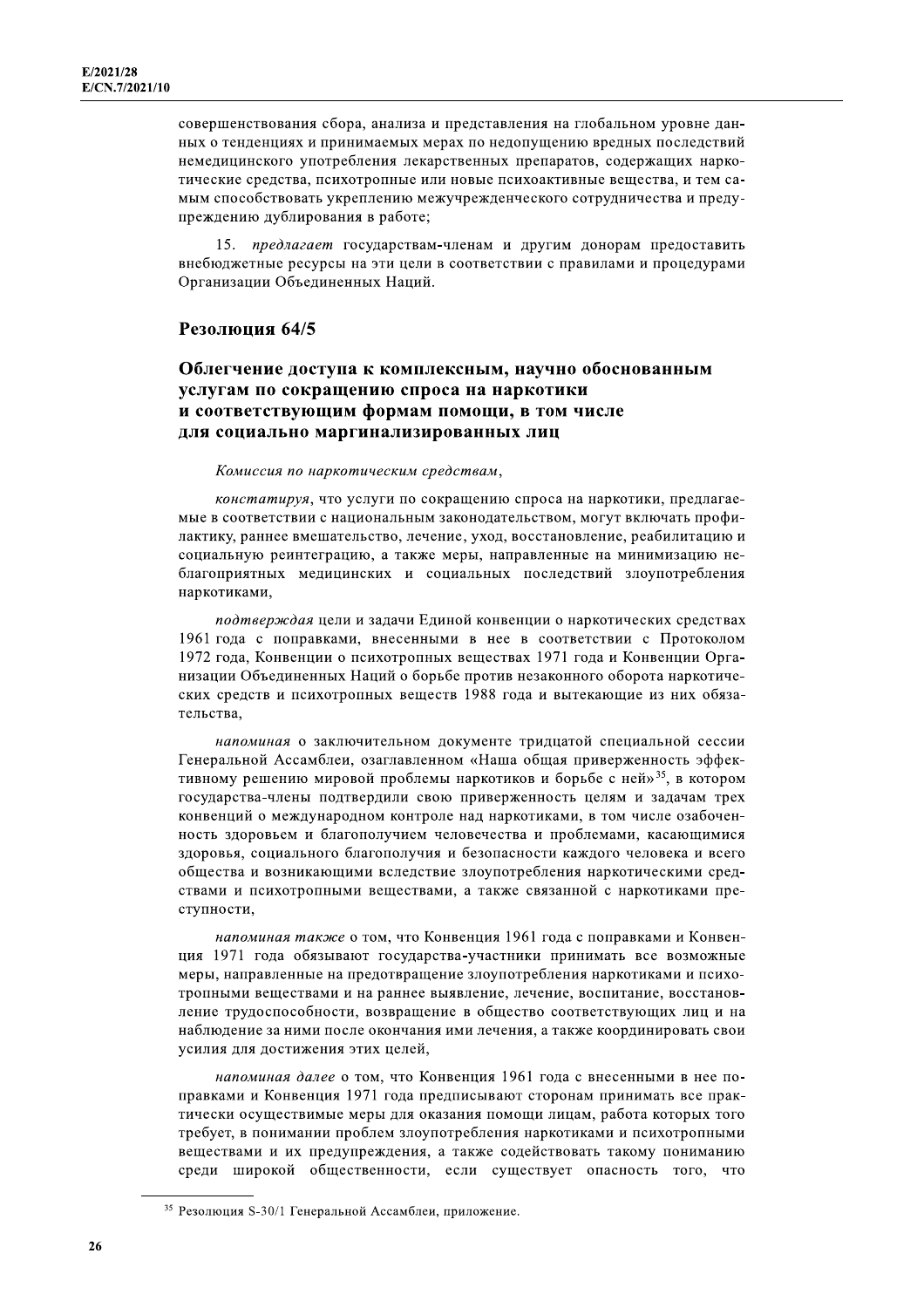злоупотребление наркотиками и психотропными веществами получит широкое распространение,

принимая во внимание Повестку дня в области устойчивого развития на период до 2030 года<sup>36</sup>, а также обязательство принимать меры к тому, чтобы никто из людей, затронутых мировой проблемой наркотиков, не был обойден вниманием, отмечая, что усилия по достижению целей в области устойчивого развития и эффективному решению мировой проблемы наркотиков дополняют и взаимно укрепляют друг друга, и подтверждая необходимость устранения ключевых причин и последствий мировой проблемы наркотиков, в том числе в областях здравоохранения, социального благополучия, прав человека, экономического развития, правосудия, общественной безопасности и охраны правопорядка,

констатируя, что из-за характера пандемии коронавирусного заболевания (COVID-19) при традиционной инфраструктуре сокращения спроса, которая во многих случаях требует личного участия, становится все сложнее обеспечивать профилактику, раннее вмешательство, лечение, уход, восстановление, реабилитацию и социальную реинтеграцию и осуществлять инициативы, направленные на преодоление негативных последствий употребления наркотиков, по крайней мере на уровне, который существовал до пандемии COVID-19, и отмечая, что в этих условиях люди, включая социально маргинализированных лиц, могут сталкиваться с препятствиями при получении этих услуг,

вновь заявляя о своей приверженности уважению, защите и поощрению всех прав человека, основных свобод, достоинства, присущего всем людям, и верховенства права в процессе разработки и осуществления политики в отношении наркотиков.

подтверждая наше твердое намерение решать мировую проблему наркотиков и бороться с ней и активно содействовать построению общества, свободного от злоупотребления наркотиками, для того чтобы все люди могли сохранять здоровье и достоинство и жить в условиях мира, безопасности и процветания, и подтверждая также наше твердое намерение решать проблемы здравоохранения, безопасности и социальные проблемы, возникающие в результате злоупотребления наркотиками.

напоминая о своей резолюции 58/2 от 15 марта 2015 года, в которой она подчеркнула важность учета обязательств в отношении соблюдения прав человека в рамках осуществления политики и программ лечения расстройств, связанных с потреблением психоактивных веществ, особенно ориентированных на молодежь, семьи и общины,

отмечая, что в Докладе Международного комитета по контролю над наркотиками за 2017 год<sup>37</sup> лечение, реабилитация и социальная реинтеграция определены в качестве основных компонентов сокращения спроса и что значительная доля лиц с расстройствами на почве наркопотребления не имеет возможности получить лечебную помощь,

напоминая о Декларации министров 2019 года об активизации наших действий на национальном, региональном и международном уровнях в целях ускорения выполнения наших совместных обязательств по решению мировой проблемы наркотиков и борьбе с ней<sup>38</sup>, в которой государства-члены вновь заявили о своей решимости укреплять эффективные, всеобъемлющие и научно обоснованные инициативы по сокращению спроса, охватывающие меры профилактики, раннего вмешательства, лечения, ухода, восстановления, реабилитации и социальной реинтеграции, на недискриминационной основе, а также, в соответствии с национальным законодательством, инициативы и меры, направленные на

<sup>36</sup> Резолюция 70/1 Генеральной Ассамблеи.

<sup>&</sup>lt;sup>37</sup> E/INCB/2017/1.

<sup>&</sup>lt;sup>38</sup> См. Официальные отчеты Экономического и Социального Совета, 2019 год, Дополнение № 8 (Е/2019/28), гл. I, разд. В.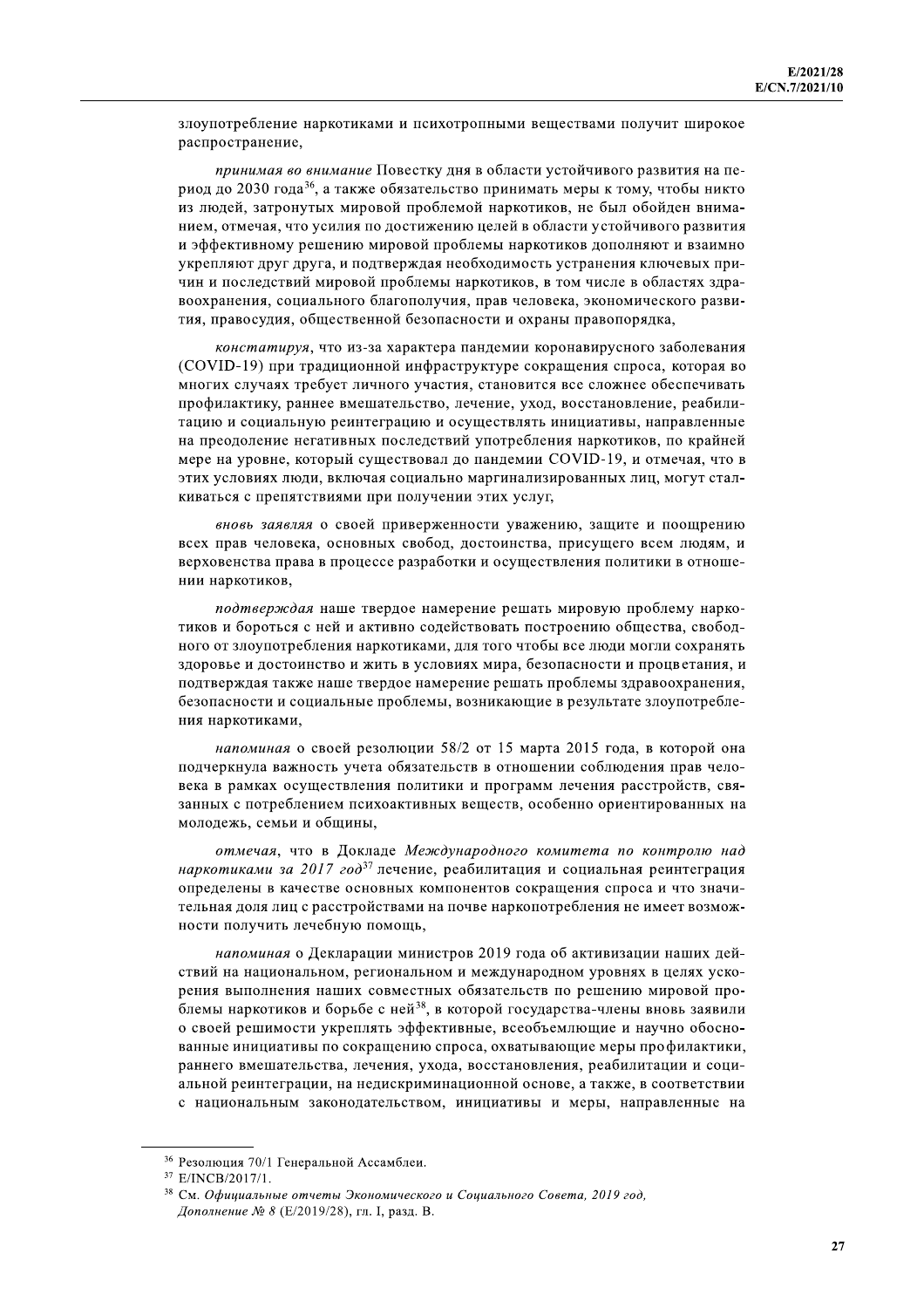сведение к минимуму пагубных последствий злоупотребления наркотиками для здоровья населения и его социальных последствий,

напоминая также о Политической декларации и Плане действий по налаживанию международного сотрудничества в целях выработки комплексной и сбалансированной стратегии борьбы с мировой проблемой наркотиков 2009 года<sup>39</sup>, в которых государства-члены подтвердили свое обязательство поощрять, разрабатывать, пересматривать или укреплять эффективные, всеобъемлющие и комплексные программы сокращения спроса на наркотики, основанные на научных данных и предусматривающие широкий круг мер,

напоминая далее о Совместном заявлении министров по обзору хода осуществления государствами-членами Политической декларации и Плана действий по налаживанию международного сотрудничества в целях выработки комплексной и сбалансированной стратегии борьбы с мировой проблемой наркотиков, проведенному на высоком уровне Комиссией по наркотическим средствам в 2014 году, в котором государства-члены подтвердили необходимость дополнительного укрепления систем общественного здравоохранения, в частности в области профилактики, лечения и реабилитации, как части комплексного, сбалансированного и научно обоснованного подхода к сокращению спроса,

напоминая о заключительном документе тридцатой специальной сессии Генеральной Ассамблеи, в частности о сформулированной в нем оперативной рекомендации поощрять добровольное участие отдельных лиц, страдающих расстройствами на почве употребления наркотиков, в программах лечения при условии их осознанного согласия, если это соответствует национальному законодательству, и разрабатывать и осуществлять информационно-пропагандистские программы и кампании с участием, в надлежащих случаях, бывших наркопотребителей, давно вернувшихся к нормальной жизни, в целях предупреждения социальной маргинализации и поощрения социальных установок, свободных от стигматизации, а также побуждения лиц, потребляющих наркотики, к обращению за медицинской помощью и уходом и принятия мер для облегчения доступа к лечению и наращивания потенциала,

напоминая также о своей резолюции 61/11 от 16 марта 2018 года, озаглавленной «Поощрение подходов, исключающих стигматизацию, для обеспечения доступности услуг по охране здоровья, уходу и социальному обеспечению для лиц, употребляющих наркотики, и доступа к этим услугам», в которой она признала, что маргинализация, стигматизация, дискриминация и опасения по поводу социальных или правовых последствий, а также последствий в сфере занятости могут удерживать многих от получения требуемой помощи и вынуждать лиц, давно избавившихся от расстройств, связанных с потреблением психоактивных веществ, избегать огласки факта лечения от наркомании,

напоминая далее о своей резолюции 53/9 от 12 марта 2010 года, озаглавленной «Достижение всеобщего доступа к профилактике, лечению, уходу и поддержке для лиц, потребляющих наркотики, и лиц, инфицированных или затронутых ВИЧ», в которой она призвала государства-члены активизировать усилия, чтобы обеспечить наличие во всех странах широкого спектра научно обоснованных программ профилактики ВИЧ с учетом концентрированных эпидемий и местных условий, обеспечивающих доступ к достоверной информации и адекватной медицинской помощи и социальным услугам и ориентированных на уязвимые группы населения,

напоминая о своей резолюции 57/4 от 21 марта 2014 года, в которой она признала, что поддержка устойчивых лечебно-восстановительных мероприятий помогает предотвратить рецидивы, облегчает своевременное возобновление лечения при возникновении такой потребности и способствует долгосрочному

<sup>&</sup>lt;sup>39</sup> См. Официальные отчеты Экономического и Социального Совета, 2009 год, Дополнение № 8 (Е/2009/28), гл. I, разд. С.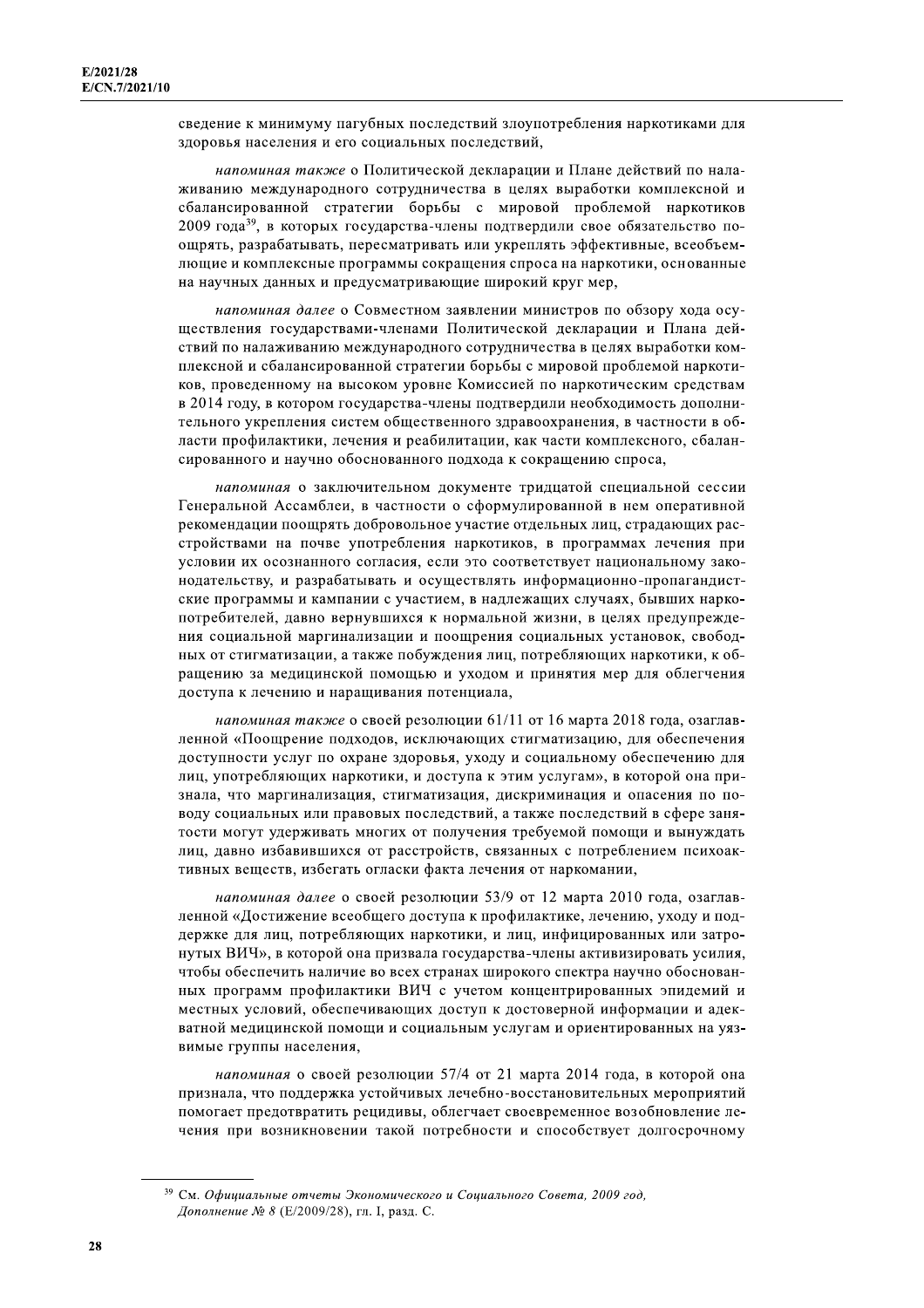выздоровлению, а также укреплению здоровья, благополучия и безопасности отдельных лиц, семей, общин и государств,

напоминая также о своей резолюции 61/7 от 16 марта 2018 года, озаглавленной «Учет особых потребностей уязвимых членов общества при решении мировой проблемы наркотиков», в которой она призвала государства-члены активизировать усилия по обеспечению недискриминационного доступа к услугам медицинской и социальной помощи для уязвимых членов общества в рамках комплексных стратегий сокращения спроса,

напоминая далее о своей резолюции 59/5 от 22 марта 2016 года, озаглавленной «Учет гендерной проблематики в политике и программах, касающихся наркотиков», в которой она призвала государства-члены предоставлять научно обоснованные услуги по лечению расстройств, связанных с употреблением психоактивных веществ, и соответствующему уходу с учетом задач охраны здоровья и обеспечения безопасности населения и уделением особого внимания потребностям женщин и девочек, а также призвала государства-члены расширить сферу охвата существующих программ и гарантировать доступность этих программ, обеспечивая при этом подготовку и надзор за деятельностью всех соответствующих специалистов системы здравоохранения и социального обеспечения, работающих с женщинами, в том числе в пенитенциарных учреждениях, в соответствии с внутренним законодательством,

отмечая усилия Управления Организации Объединенных Наций по наркотикам и преступности по координации и обеспечению эффективного межучрежденческого сотрудничества в рамках Организации Объединенных Наций для содействия осуществлению международной политики в области контроля над наркотиками и научно и эмпирически обоснованному выполнению международных обязательств, особенно в отношении облегчения возможности получения помощи в рамках комплексных, научно обоснованных инициатив в области сокращения спроса и смежных областях, в том числе для социально маргинализированных лиц.

напоминая о сформулированной в заключительном документе тридцатой специальной сессии Генеральной Ассамблеи рекомендации активизировать, в надлежащих случаях, конструктивное участие организаций и структур гражданского общества, предоставляющих услуги по оказанию медицинской и социальной помощи в связи с наркопотреблением, а также предоставление им поддержки и организацию для них учебных мероприятий в соответствии с национальным законодательством и в рамках комплексной и согласованной национальной наркополитики и поощрять усилия гражданского общества и частного сектора по созданию на сбалансированной основе, предусматривающей широкое участие, сетей поддержки деятельности по профилактике и лечению, уходу, восстановлению, реабилитации и социальной реинтеграции,

приветствуя выход пересмотренного издания подготовленных Управлением Организации Объединенных Наций по наркотикам и преступности и Всемирной организацией здравоохранения Международных стандартов лечения расстройств, связанных с употреблением наркотических средств,

принимая к сведению выход второго обновленного издания подготовленных Управлением Организации Объединенных Наций по наркотикам и преступности и Всемирной организацией здравоохранения Международных стандартов по профилактике употребления наркотиков,

будучи серьезно обеспокоена сохранением социальных барьеров, включая нищету, которые по-прежнему препятствуют получению комплексных, научно обоснованных услуг по сокращению спроса на наркотики и соответствующих форм помощи, а также трудностями, с которыми сталкиваются некоторые государства-члены при мобилизации достаточных ресурсов для устранения этих барьеров, признавая также различия в уровнях развития стран и их возможностях в полной мере сознавая, люди,  $\overline{u}$ что в том числе сониально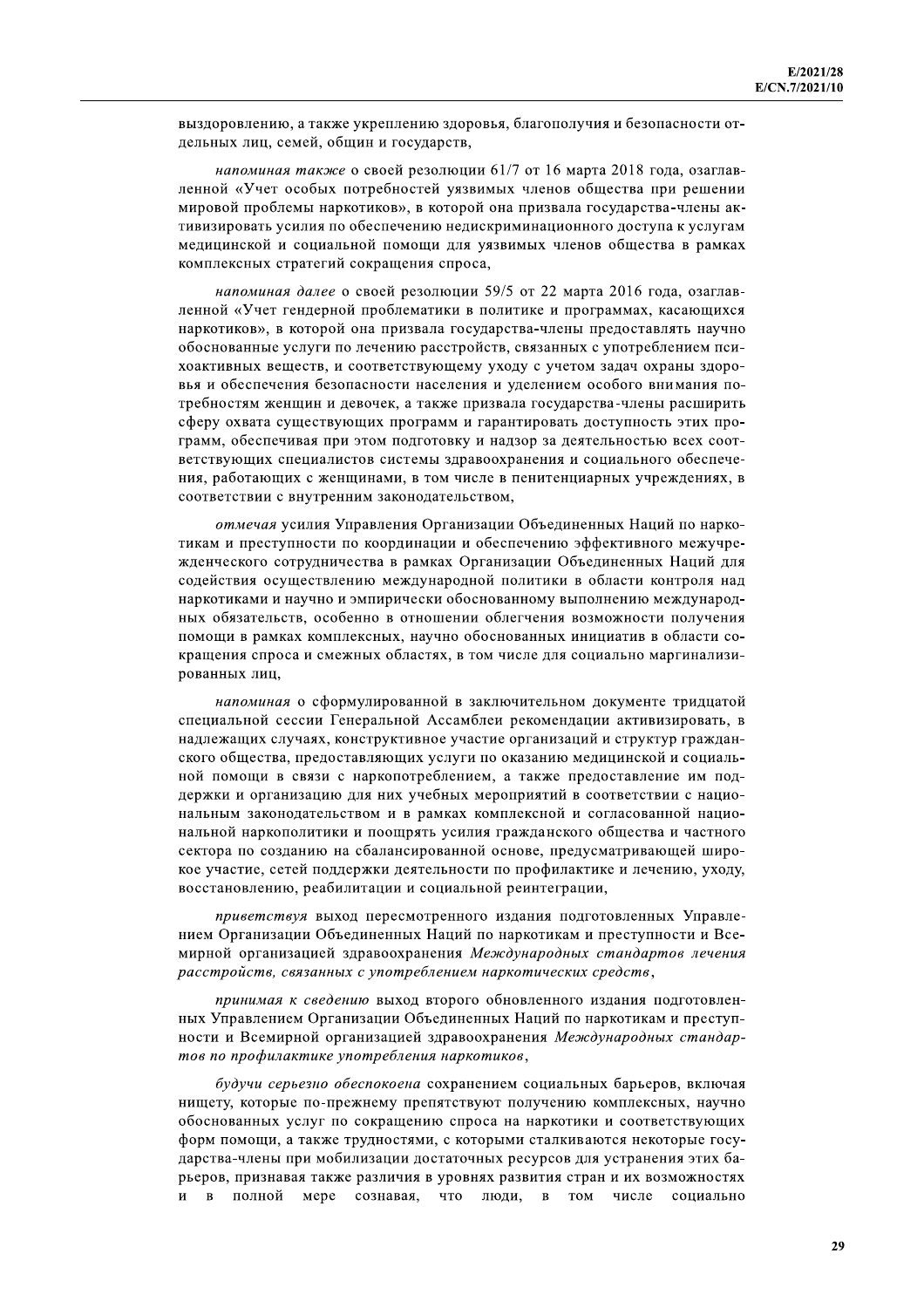маргинализированные лица, могут страдать от последствий расстройств на почве потребления наркотиков,

подчеркивая, что существуют различия между группами социально маргинализированных лиц в разных странах,

призывает государства-члены в соответствии с их национальным за- $\mathbf{1}$ конодательством и с учетом местных условий способствовать недискриминационному и добровольному доступу к наркологической лечебно-профилактической помощи, просветительской информации и услугам по уходу, планомерной помощи в восстановлении и услугам по реабилитации и социальной реинтеграции и оказанию соответствующей поддержки для людей, которые могут столкнуться с препятствиями при получении этих услуг, включая социально маргинализированных лиц, учитывая гендерный фактор в процессе разработки и оказания этих услуг;

рекомендует государствам-членам в рамках их национального зако-2. нодательства рассмотреть вопрос о последствиях социальной маргинализации для доступа к комплексным, научно обоснованным услугам по снижению спроса на наркотики и соответствующим формам помощи;

призывает государства-члены облегчать доступ к комплексным, 3. научно обоснованным услугам по снижению спроса и соответствующим формам помощи, а также наращивать потенциал, пропагандируя в надлежащих случаях здоровый образ жизни, в том числе для социально маргинализированных лиц;

4. призывает также государства-члены обмениваться через Комиссию по наркотическим средствам и Управление Организации Объединенных Наций по наркотикам и преступности информацией об успешных способах облегчения доступа к услугам в области профилактики, раннего вмешательства, лечения, ухода, восстановления и поддержки, реабилитации и социальной реинтеграции, а также об инициативах, направленных на устранение негативных последствий употребления наркотиков, в том числе для социально маргинализированных лиц, в том числе в контексте пандемии коронавирусной болезни (COVID-19), с тем чтобы извлеченные уроки можно было учитывать в будущих санитарноэпидемиологических чрезвычайных ситуациях, когда возможности получения этих услуг могут быть ограничены;

5. призывает далее государства-члены учитывать основные принципы и стандарты, в том числе касающиеся помощи при расстройствах на почве полинаркомании, рекомендованные в пересмотренном издании подготовленных Управлением Организации Объединенных Наций по наркотикам и преступности и Всемирной организацией здравоохранения Международных стандартов лечения расстройств, связанных с употреблением наркотических средств, при разработке способов облегчения доступа к услугам по профилактике, раннему вмешательству, лечению, уходу, восстановлению, реабилитации и социальной реинтеграции и к соответствующим медицинским и социальным услугам, в том числе для социально маргинализированных лиц;

рекомендует государствам-членам при разработке, совершенствовании или пересмотре научно обоснованных мер по профилактике, раннему вмешательству, лечению, уходу, восстановлению, реабилитации и социальной реинтеграции, а также инициатив по устранению негативных последствий употребления наркотиков, в том числе для социально маргинализированных лиц, укреплять партнерство и сотрудничество между национальными органами, в частности в области здравоохранения, образования, социальной защиты, правосудия и правоприменения, и проводить консультации со всеми другими соответствуюшими заинтересованными сторонами, включая научно-педагогическую обшественность, научное сообщество, частный сектор и гражданское общество;

7. предлагает государствам-членам удовлетворять просьбы об оказании технической помоши и нарашивании потенциала в вопросах обеспечения доступа к комплексным, научно обоснованным услугам по сокращению спроса на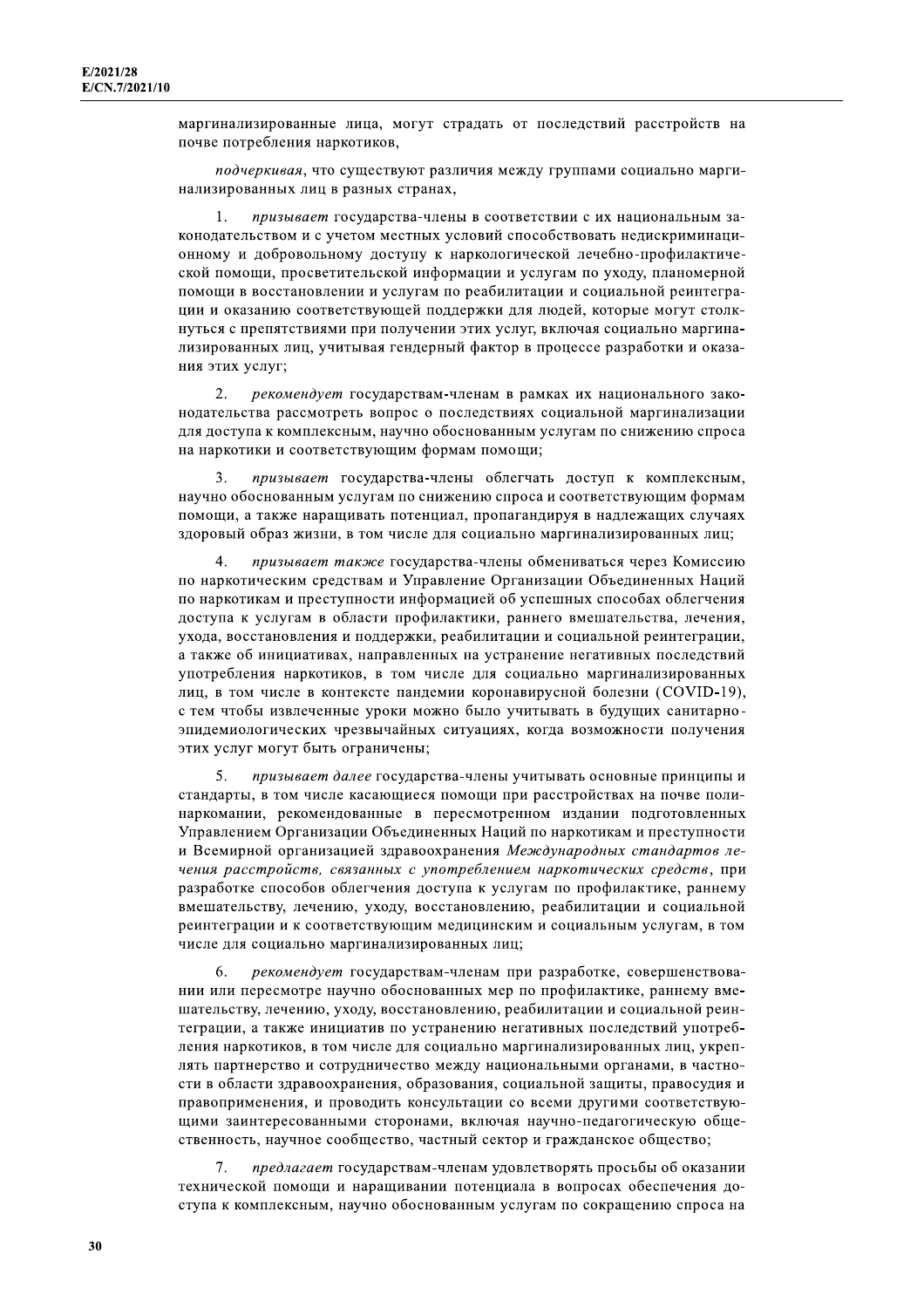наркотики и соответствующим формам помощи, в том числе для социально маргинализированных лиц, и проводить соответствующую комплексную и непрерывную научно обоснованную подготовку медицинских кадров, социальных работников и других соответствующих специалистов и совершенствовать их профессиональные знания и навыки;

8. рекомендует государствам-членам в соответствии с их национальным законодательством включать в свои программы наращивания потенциала и обучения персонала информацию о влиянии стигматизации на наличие и доступность комплексных, научно обоснованных услуг по сокращению спроса на наркотики и соответствующих мер, в том числе для социально маргинализированных лиц, и на предоставление таких услуг;

рекомендует также государствам-членам при разработке комплексных, научно обоснованных услуг по сокращению спроса на наркотики и соответствующих мер, а также при обеспечении доступа к таким услугам, в том числе для социально маргинализированных лиц, применять комплексный и сбалансированный подход и защищать и поощрять все права человека, и отмечает, что такие усилия представляют собой шаг вперед в достижении всех соответствующих целей в области устойчивого развития;

10. просит Управление Организации Объединенных Наций по наркотикам и преступности как ведущий орган системы Организации Объединенных Наций, отвечающий за решение мировой проблемы наркотиков и борьбу с ней, удовлетворять просьбы государств-членов об оказании помощи в обеспечении доступа к комплексным, научно обоснованным услугам по сокращению спроса на наркотики и соответствующим формам помощи, в том числе для социально маргинализированных лиц, и продолжать осуществлять и координировать на директивном и программном уровнях различные инициативы с участием других профильных учреждений и структур Организации Объединенных Наций, в рамках их существующих мандатов, и соответствующих международных и региональных организаций и предоставлять Комиссии по наркотическим средствам соответствующую обновленную информацию;

11. просит также Управление Организации Объединенных Наций по наркотикам и преступности представить Комиссии по наркотическим средствам на ее шестьдесят шестой сессии доклад об осуществлении им настоящей резолюции в той части, которая имеет отношение к его работе:

12. предлагает государствам-членам и другим донорам предоставить внебюджетные ресурсы на эти цели в соответствии с правилами и процедурами Организации Объединенных Наций.

### Решение 64/1

# Включение изотонитазена в Список I Елиной конвенции о наркотических средствах 1961 года с поправками, внесенными в нее в соответствии с Протоколом 1972 года

На 6-м заседании 14 апреля 2021 года Комиссия 44 голосами при отсутствии голосовавших против и при одном воздержавшемся постановила включить изотонитазен в Список I Единой конвенции о наркотических средствах 1961 года с поправками, внесенными в нее в соответствии с Протоколом 1972 гола.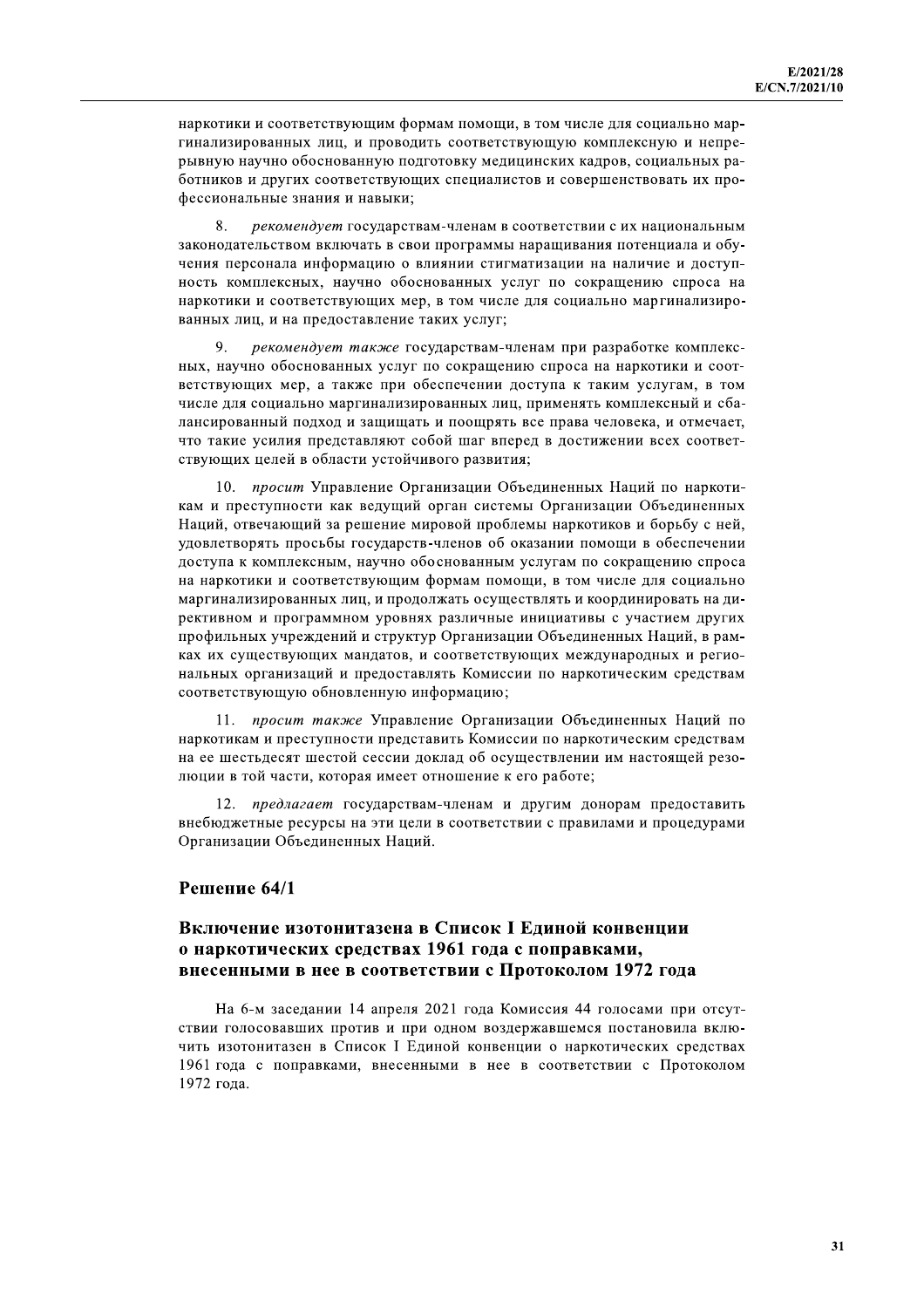### Решение 64/2

# Включение CUMYL-PEGACLONE в Список II Конвенции о психотропных веществах 1971 года

На 6-м заседании 14 апреля 2021 года Комиссия 47 голосами при отсутствии голосовавших против и воздержавшихся постановила включить CUMYL-PEGACLONE в Список II Конвенции о психотропных веществах 1971 года.

### Решение 64/3

### Включение MDMB-4en-PINACA в Список II Конвенции о психотропных веществах 1971 года

На 6-м заседании 14 апреля 2021 года Комиссия по наркотическим средствам 47 голосами при отсутствии голосовавших против и воздержавшихся постановила включить MDMB-4en-PINACA в Список II Конвенции о психотропных веществах 1971 года.

### Решение 64/4

# Включение 3-метоксифенциклидина в Список II Конвенции о психотропных веществах 1971 года

На 6-м заседании 14 апреля 2021 года Комиссия по наркотическим средствам 46 голосами при отсутствии голосовавших против и при одном воздержавшемся постановила включить 3-метоксифенциклидин в Список II Конвенции о психотропных веществах 1971 года.

### Решение 64/5

# Включение дифенидина в Список II Конвенции о психотропных веществах 1971 года

На 6-м заседании 14 апреля 2021 года Комиссия по наркотическим средствам 46 голосами при отсутствии голосовавших против и при одном воздержавшемся постановила включить дифенидин в Список II Конвенции о психотропных веществах 1971 года.

# Решение 64/6

### Включение клоназолама в Список IV Конвенции о психотропных веществах 1971 года

На 6-м заседании 14 апреля 2021 года Комиссия по наркотическим средствам 46 голосами при отсутствии голосовавших против и при одном воздержавшемся постановила включить клоназолам в Список IV Конвенции о психотропных веществах 1971 года.